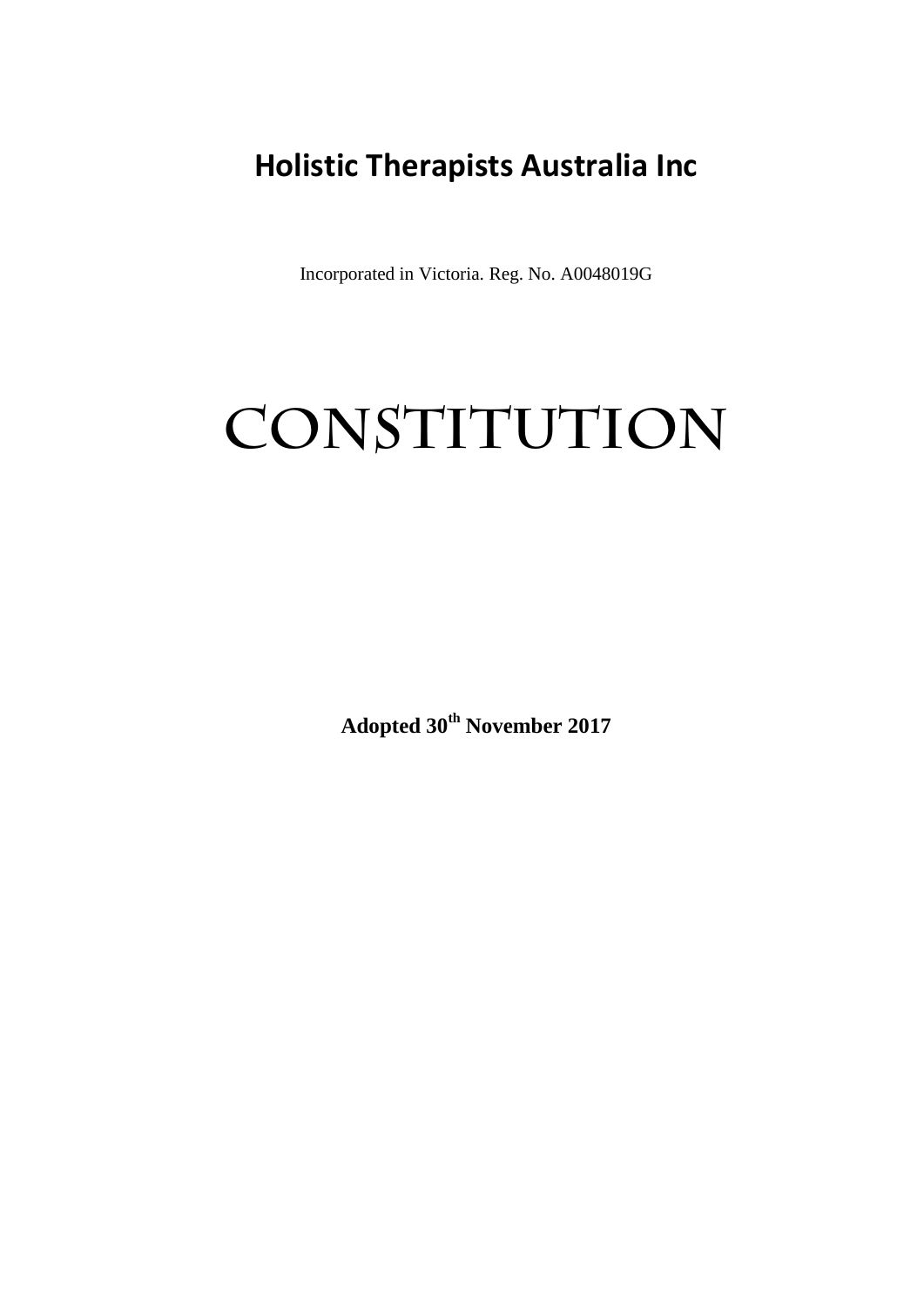# **CONSUMER AFFAIRS VICTORIA Associations Incorporation Reform Act 2012**

# **RULES**

# **For an INCORPORATED ASSOCIATION**

# **Associations Incorporation Reform Regulations 2012**

# **Part 3**

# **TABLE OF PROVISIONS**

|                                       | Regulation                                              | Page                     |
|---------------------------------------|---------------------------------------------------------|--------------------------|
|                                       | <b>PART 1-PRELIMINARY</b>                               | 4                        |
| 1                                     | Name                                                    | 4                        |
| $\sqrt{2}$                            | Purposes                                                | $\overline{4}$           |
| 3                                     | Financial year                                          | $\overline{\mathcal{A}}$ |
| $\overline{4}$                        | Definitions                                             | 5                        |
|                                       | <b>PART 2-POWERS OF ASSOCIATION</b>                     | 6                        |
| 5                                     | Powers of Association                                   | 6                        |
| 6                                     | Not for profit organisation                             | 6                        |
|                                       | PART 3-MEMBERS, DISCIPLINARY PROCEDURES AND GRIEVANCES7 |                          |
| <b>Division 1-Membership</b>          |                                                         | 7                        |
| 7                                     | Minimum number of members                               | 7                        |
| 8                                     | Who is eligible to be a member                          | 7                        |
| 9                                     | Application for membership                              | $\tau$                   |
| 10                                    | Consideration of application                            | $\tau$                   |
| 11                                    | New membership                                          | $\overline{7}$           |
| 12                                    | Annual subscription and fee on joining                  | 8                        |
| 13                                    | General rights of members                               | 8                        |
| 14                                    | Associate members                                       | 8                        |
| 15                                    | Rights not transferable                                 | 9                        |
| 16                                    | Ceasing membership                                      | 9                        |
| 17                                    | Resigning as a member                                   | 9                        |
| 18                                    | Register of members                                     | 9                        |
|                                       | Division 2-Disciplinary action                          | 9                        |
| 19                                    | Grounds for taking disciplinary action                  | 9                        |
| <b>Division 3-Grievance procedure</b> |                                                         | 10                       |
| 21                                    | Application                                             | 10                       |
| 22                                    | Parties must attempt to resolve the dispute             | 10                       |
| 23                                    | Appointment of mediator                                 | 11                       |
| 24                                    | <b>Mediation</b> process                                | 11                       |
| 25                                    | Failure to resolve dispute by mediation                 | 11                       |
|                                       | <b>PART 4-GENERAL MEETINGS OF THE ASSOCIATION</b>       | 11                       |
| 26                                    | Annual general meetings                                 | 11                       |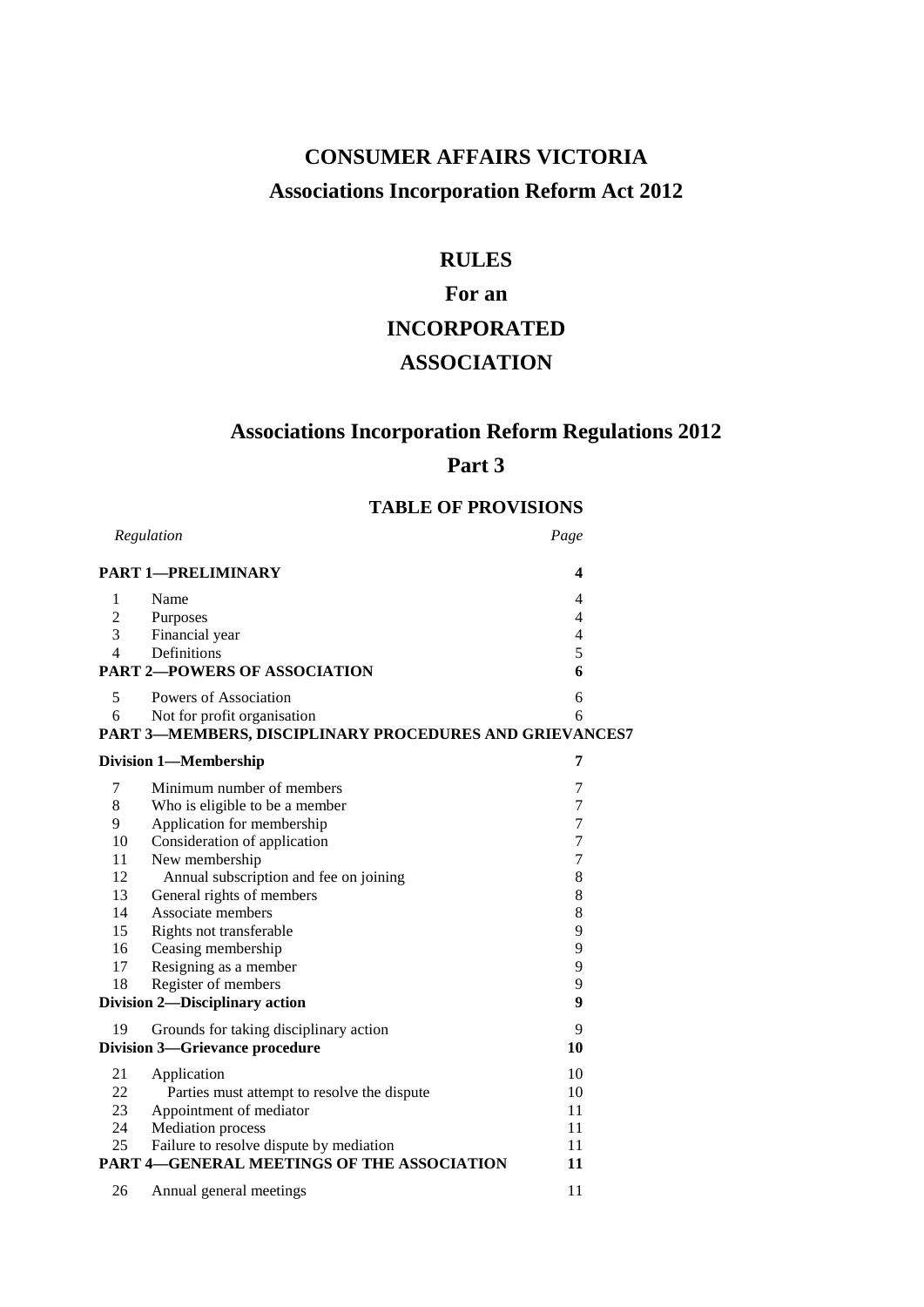| 27 | Special general meetings                                      | 12 |
|----|---------------------------------------------------------------|----|
| 28 | Special general meeting held at request of members            | 12 |
| 29 | Notice of general meetings                                    | 12 |
| 30 | Proxies                                                       | 13 |
| 31 | Use of technology                                             | 13 |
| 32 | Quorum at general meetings                                    | 14 |
| 33 | Adjournment of general meeting                                | 14 |
| 34 | Voting at general meeting                                     | 14 |
| 35 | Special resolutions                                           | 15 |
| 36 | Determining whether resolution carried                        | 15 |
| 37 | Minutes of general meeting                                    | 15 |
|    | <b>PART 5-COMMITTEE</b>                                       | 16 |
|    | <b>Division 1-Powers of Committee</b>                         | 16 |
| 38 | Role and powers                                               | 16 |
| 39 | Delegation                                                    | 16 |
|    | Division 2-Composition of Committee and duties of members     | 16 |
|    |                                                               |    |
| 40 | <b>Composition of Committee</b>                               | 16 |
| 41 | <b>General Duties</b>                                         | 16 |
| 42 | President                                                     | 17 |
| 43 | Secretary                                                     | 17 |
| 44 | Treasurer                                                     | 17 |
|    | Division 3—Election of Committee members and tenure of office | 18 |
| 45 | Who is eligible to be a Committee member                      | 18 |
| 46 | Positions to be declared vacant                               | 18 |
|    | 47 Nominations                                                | 18 |
| 48 | Election of President etc.                                    | 19 |
| 49 | Election of ordinary members                                  | 19 |
| 50 | <b>Ballot</b>                                                 | 20 |
| 51 | Term of office                                                | 20 |
| 52 | Vacation of office                                            | 21 |
| 53 | Filling casual vacancies                                      | 21 |
|    | <b>Division 4—Meetings of Committee</b>                       | 21 |
| 54 | Meetings of Committee                                         | 21 |
| 55 | Notice of meetings                                            | 22 |
| 56 | Urgent meetings                                               | 22 |
| 57 | Procedure and order of business                               | 22 |
| 58 | Use of technology                                             | 22 |
| 59 | Quorum                                                        | 22 |
| 60 | Voting                                                        | 22 |
| 61 | Conflict of interest                                          | 23 |
| 62 | Minutes of meeting                                            | 23 |
| 63 | Leave of absence                                              | 23 |
|    | <b>PART 6-FINANCIAL MATTERS</b>                               | 24 |
| 64 | Source of funds                                               | 24 |
| 65 | Management of funds                                           | 24 |
| 66 | Financial records                                             | 24 |
| 67 | <b>Financial statements</b>                                   | 25 |
|    | <b>PART 7-GENERAL MATTERS</b>                                 | 25 |
| 68 | Common seal                                                   | 25 |
| 69 | Registered address                                            | 25 |
| 70 | Notice requirements                                           | 25 |
| 71 | Custody and inspection of books and records                   | 26 |
| 72 | Winding up and cancellation                                   | 26 |
| 73 | <b>Alteration of Rules</b>                                    | 26 |
|    |                                                               | 27 |
|    |                                                               |    |
|    | 54. DISCIPLINARY ACTION<br><b>SCEDULE 1</b>                   | 28 |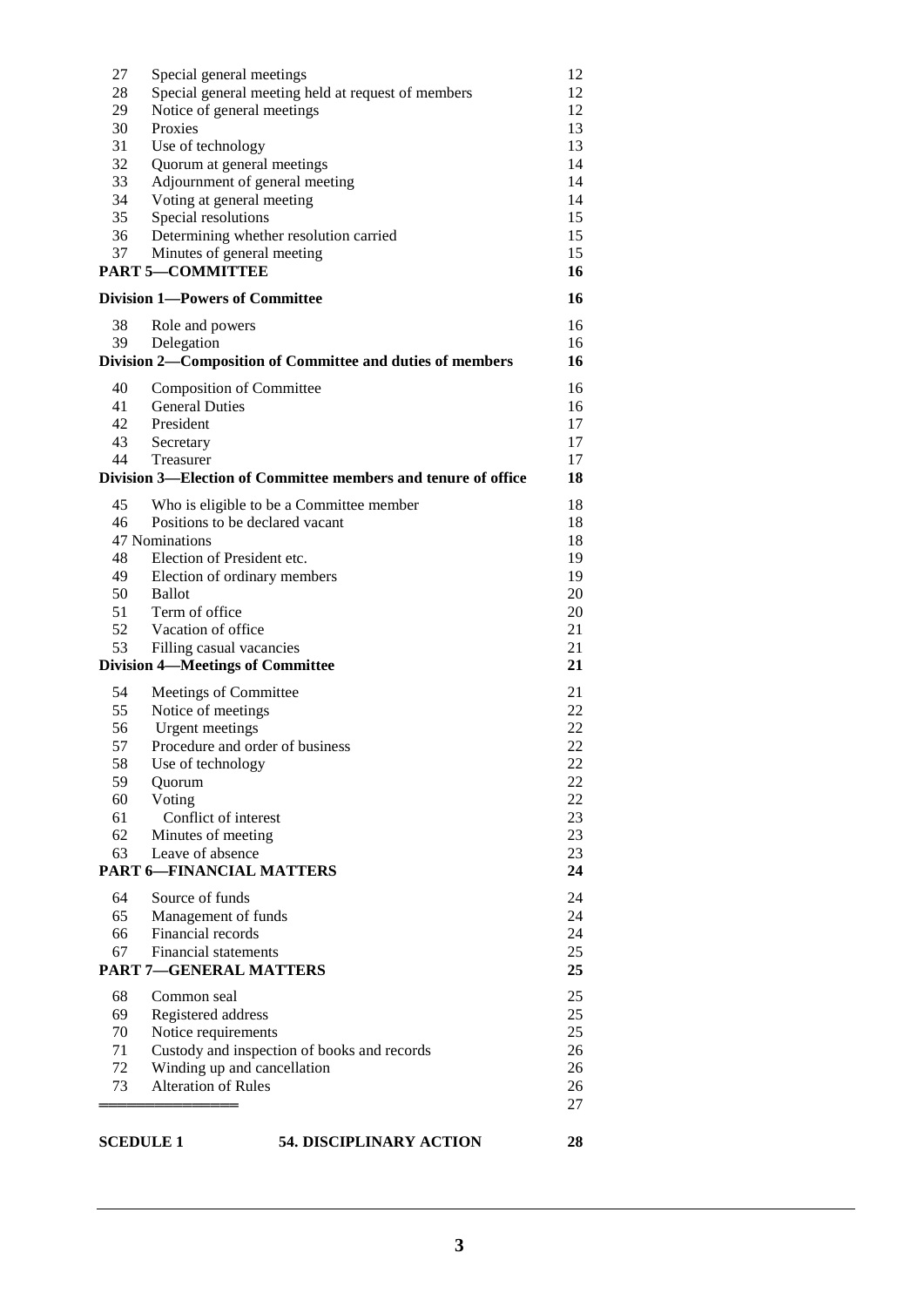#### **Rules for an Incorporated Association**

#### **Note**

The persons who from time to time are members of the Association are an incorporated association by the name given in rule 1 of these Rules.

Under section 46 of the **Associations Incorporation Reform Act 2012**, these Rules are taken to constitute the terms of a contract between the Association and its members.

# **PART 1—PRELIMINARY**

# **1 Name**

The name of the incorporated association is "Holistic Therapists Australia Incorporated."

# **2 Purposes**

The purposes of the association are:

- (1) To be a reliable source of professional counsellors, art therapists and psychotherapists who possess the theoretical knowledge, practical skills and selfawareness to maintain client safety while employing holistic and transpersonal healing modalities.
- (2) To provide professional accreditation for graduates of approved training courses that meet defined standards of face to face experiential training that is consistent with person-centred principles
- (3) To be a powerful voice in support of high quality vocational education and training in the holistic and transpersonal psychotherapies
- (4) To maintain and promote a public register of practitioners who meet the standards necessary for safe and effective practice as holistic and transpersonal psychotherapists
- (5) To maintain a Code of Practice for member practitioners that is both consistent with any generic National Code and provides a framework for a therapeutic relationship that is ethical, safe and effective.
- (6) To provide a mechanism for handling complaints against members who may have breached the Code of Practice
- (7) To provide self-regulatory policy settings that require practicing members to participate in ongoing professional development that includes a balance between (a) improving theoretical or practical skills and (b) deepening self awareness and the quality/effectiveness of the therapeutic encounter
- (8) Through advertisement and sponsorship to promote holistic and transpersonal practitioners and their methods to the public and potential employer organizations
- (9) To provide a forum for networking among members across metropolitan, regional and rural areas.

# **3 Financial year**

The financial year of the Association is each period of 12 months ending on  $30<sup>th</sup>$  June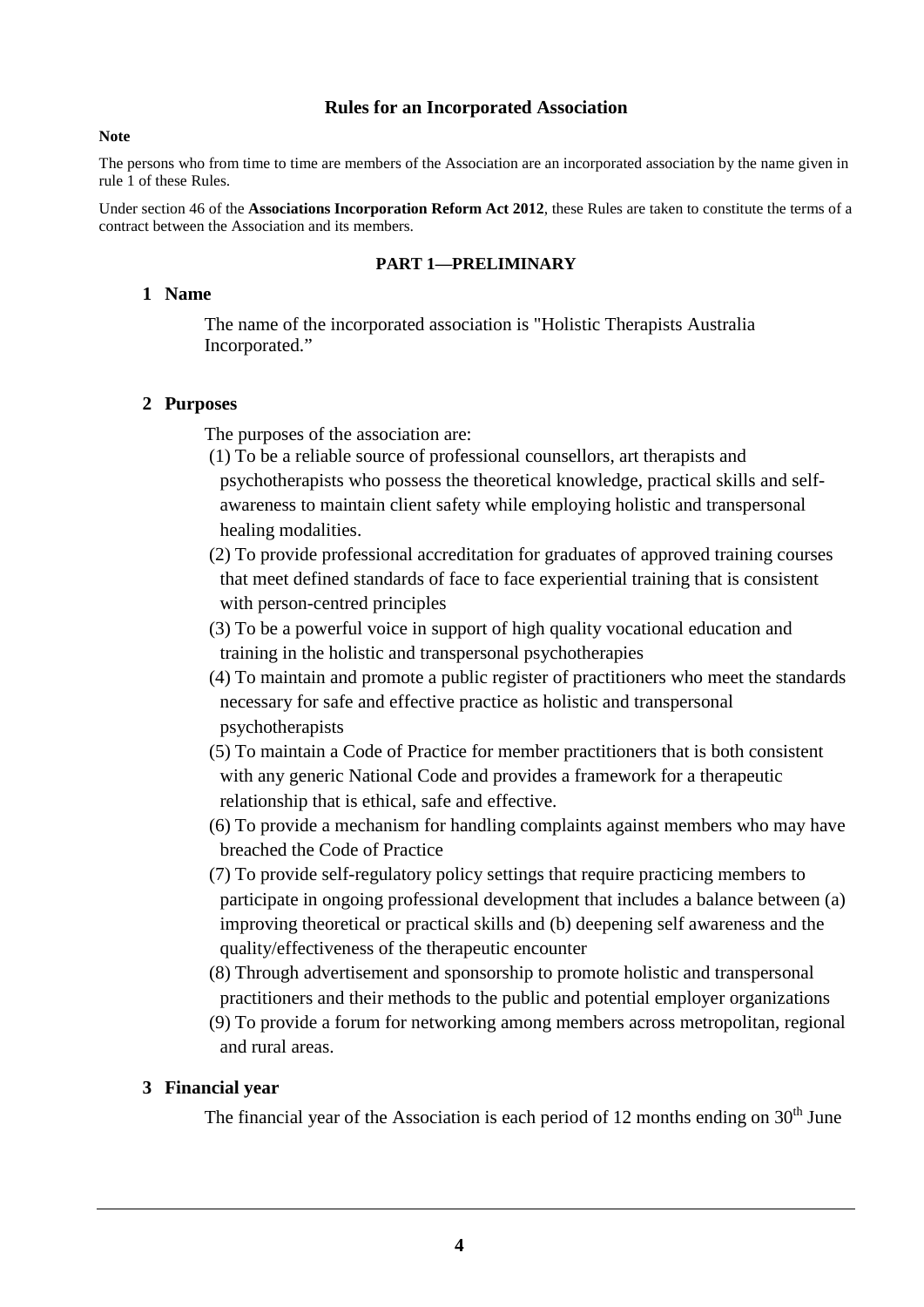# **4 Definitions**

In these Rules—

- *absolute majority*, of the Committee, means a majority of the committee members currently holding office and entitled to vote at the time (as distinct from a majority of committee members present at a committee meeting);
- *associate member* means a member referred to in rule 14(1);
- *Chairperson*, of a general meeting or committee meeting, means the person chairing the meeting as required under rule 42;
- *Committee* means the Committee having management of the business of the Association;
- *committee meeting* means a meeting of the Committee held in accordance with these Rules;
- *committee member* means a member of the Committee elected or appointed under Division 3 of Part 5;
- *disciplinary meeting* means a meeting of the Committee convened for the purposes of rule 20;
- *disciplinary subcommittee* means the subcommittee appointed under rule 20;

*financial year* means the 12 month period specified in rule 3;

- *general meeting* means a general meeting of the members of the Association convened in accordance with Part 4 and includes an annual general meeting, a special general meeting and a disciplinary appeal meeting;
- *holistic counselling* is a theory and method of psychotherapy which addresses the needs of the client as a potentially integrated individual, taking regard to the physical, imaginative, cognitive, emotional , interpersonal and spiritual dimensions of experience
- *member* means a member of the Association;
- *member entitled to vote* means a member who under rule 13(2) is entitled to vote at a general meeting;
- *Membership Secretary* means the Secretary or a member of the Committee delegated to perform certain membership related functions

*person-centred principles* include as a minimum

- a commitment to the primary importance of the relationship between client and therapist in psychotherapy and counselling
- holding as central to the therapeutic endeavour the client's actualizing process and experience.
- embodying an understanding that psychotherapy involves the physical, imaginative, cognitive, emotional, interpersonal and spiritual dimensions of the client's experience.
- having a commitment to an understanding of both clients and therapists as persons, who are at the same time individuals and in relationship with others and their diverse environments and cultures

*person-centred training* and further training in psychotherapy and counselling is understood as the facilitation of personalisation, i.e. the development of the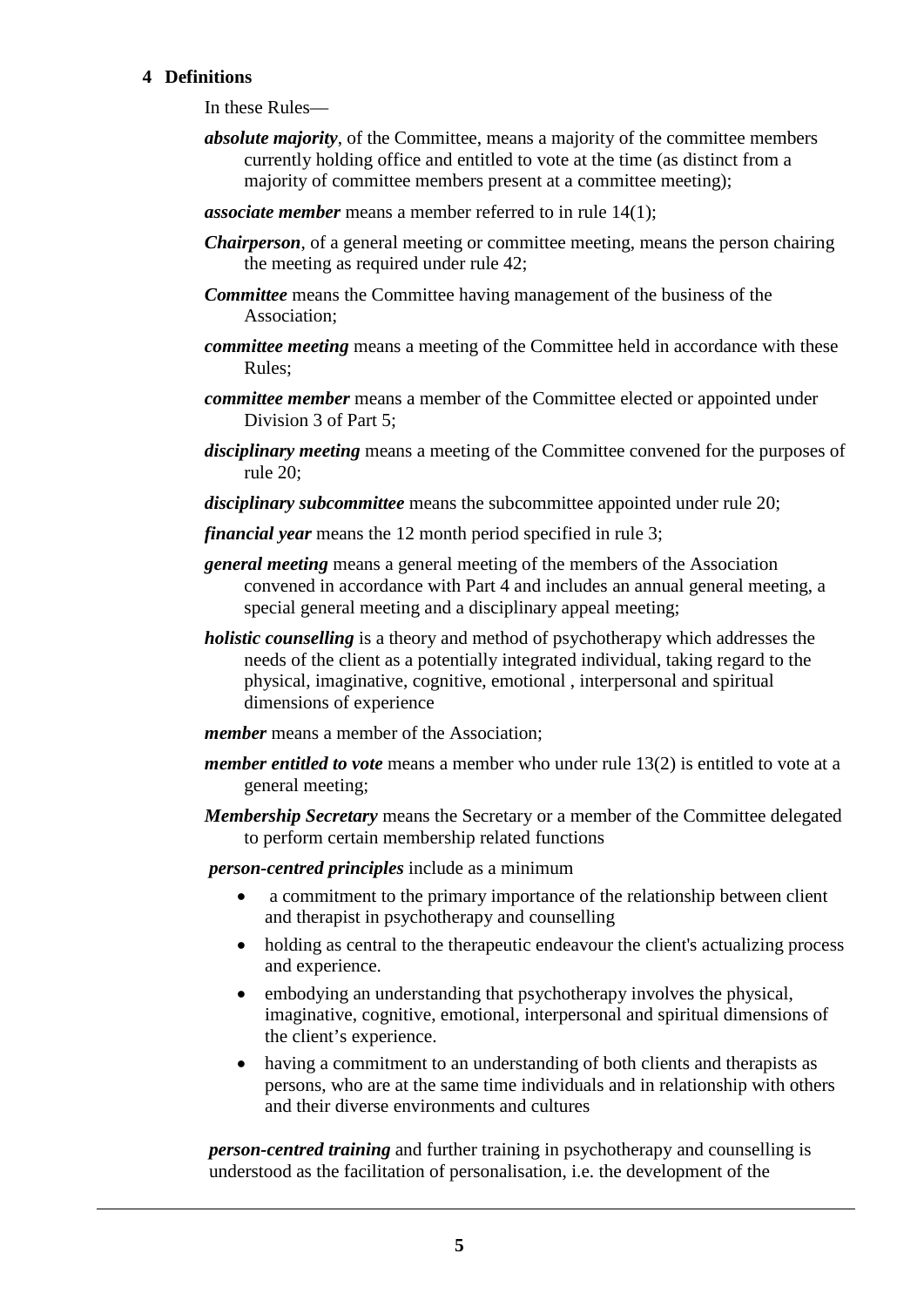personality, of the trainee by a person-centred/experiential relationship and encounter between the trainers and the trainees aiming at the personal and professional abilities required to offer, establish, maintain and develop person-centred/experiential relationships with clients.

- *special resolution* means a resolution that requires not less than three-quarters of the members voting at a general meeting, whether in person or by proxy, to vote in favour of the resolution;
- *the Act* means the **Associations Incorporation Reform Act 2012** and includes any regulations made under that Act;
- *the Registrar* means the Registrar of Incorporated Associations
- *transpersonal counselling* is a theory and method of psychotherapy which takes full account of the spiritual dimension of life through an exploration of a variety of spiritual traditions of healing.

#### **PART 2—POWERS OF ASSOCIATION**

#### **5 Powers of Association**

- (1) Subject to the Act, the Association has power to do all things incidental or conducive to achieve its purposes.
- (2) Without limiting subrule (1), the Association may—
	- (a) acquire, hold and dispose of real or personal property;
	- (b) open and operate accounts with financial institutions;
	- (c) invest its money in any security in which trust monies may lawfully be invested;
	- (d) raise and borrow money on any terms and in any manner as it thinks fit;
	- (e) secure the repayment of money raised or borrowed, or the payment of a debt or liability;
	- (f) appoint agents to transact business on its behalf;
	- (g) enter into any other contract it considers necessary or desirable.
- (3) The Association may only exercise its powers and use its income and assets (including any surplus) for its purposes.

#### **6 Not for profit organisation**

- (1) The Association must not distribute any surplus, income or assets directly or indirectly to its members.
- (2) Subrule (1) does not prevent the Association from paying a member—
	- (a) reimbursement for expenses properly incurred by the member; or
	- (b) for goods or services provided by the member—

if this is done in good faith on terms no more favourable than if the member was not a member.

**Note**

Section 33 of the Act provides that an incorporated association must not secure pecuniary profit for its members. Section 4 of the Act sets out in more detail the circumstances under which an incorporated association is not taken to secure pecuniary profit for its members.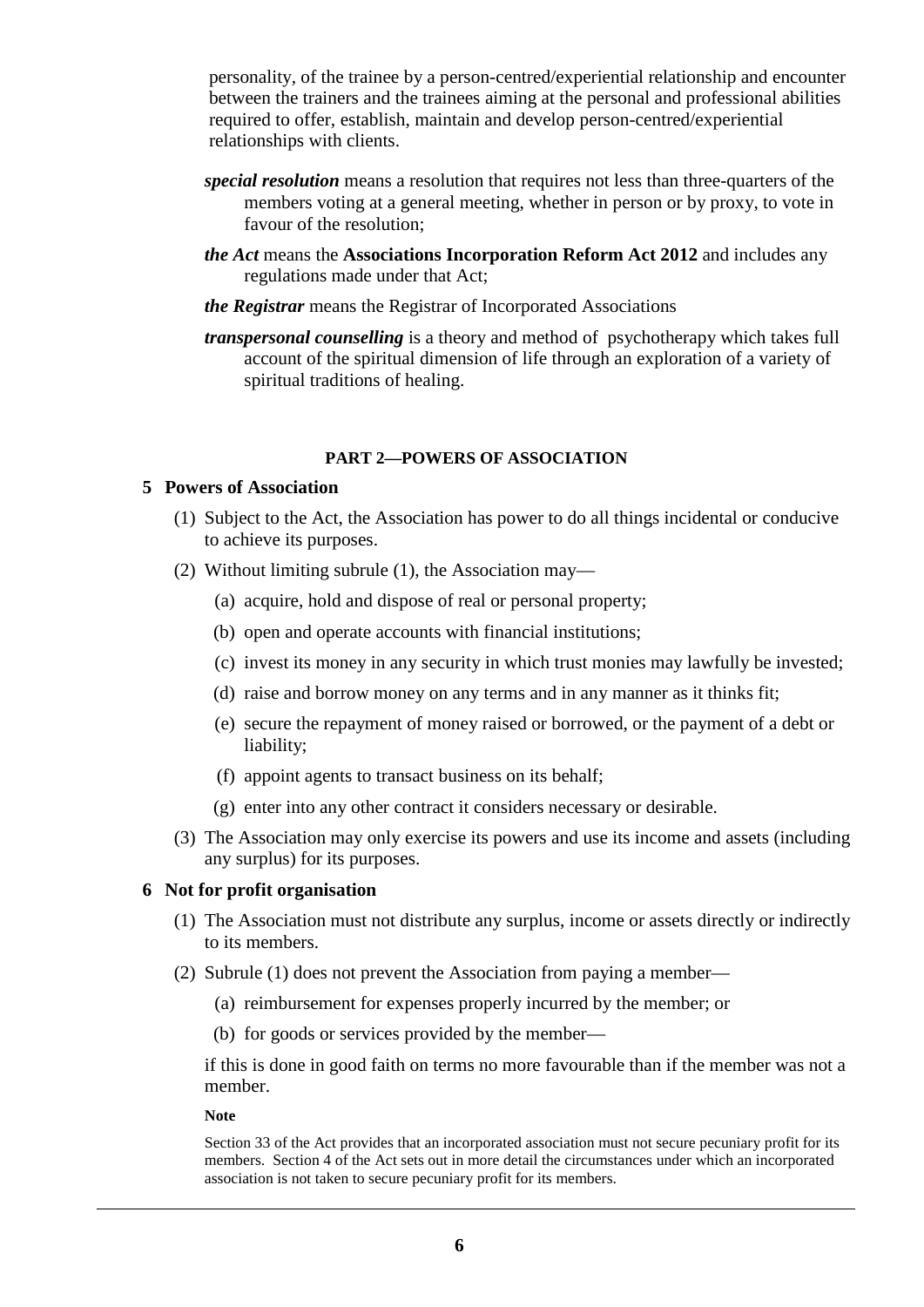#### **PART 3—MEMBERS, DISCIPLINARY PROCEDURES AND GRIEVANCES**

#### **Division 1—Membership**

#### **7 Minimum number of members**

The Association must have at least 5 members.

#### **8 Who is eligible to be a member**

Membership is available to those who have completed training or are embarked on a training pathway that meets all of these standards:

- (a) at minimum a qualification under the Australian Qualifications Framework at the AQF 5 level (Diploma) or international equivalent
- (b) training that is provided primarily in face to face mode

(c) training that is substantially experiential and sets out to be transformational rather than didactic in style

(d) training that is broadly consistent with person-centred principles and personcentred training

(e) training that encompasses holistic and transpersonal counselling principles and methods

#### **9 Application for membership**

- (1) To apply to become a member of the Association, a person must submit an application to the Secretary via the online membership management system stating that the person—
	- (a) meets the membership eligibility criteria and
	- (b) has read and agrees to abide by the Association's Code of Ethics.
- (2) The application—
	- (a) must provide a valid email address ; and
	- (b) must be followed by the electronic submission of the joining fee (if any), evidence of approved psychotherapy training, and the required membership fee .

**Note**

The joining fee is the fee (if any) determined by the Association under rule 12(3).

#### **10 Consideration of application**

- (1) As soon as practicable after an application for membership and the prescribed fee is received, the Secretary must decide whether to:-
	- (a) accept or reject the application on the basis of clear eligibility criteria, or

(b) seek further guidance on the application from the Committee or other expert source (2)The Secretary must notify the applicant via the membership management system of the decision as soon as practicable after the decision is made.

- (3) If the application is rejected, any money other than a non-refundable application fee must be returned to the applicant
- (4) No reason need be given for the rejection of an application.

#### **11 New membership**

- (1) If an application for membership is approved by the Secretary
	- (a) a unique Membership Number must be allocated to the new member ; and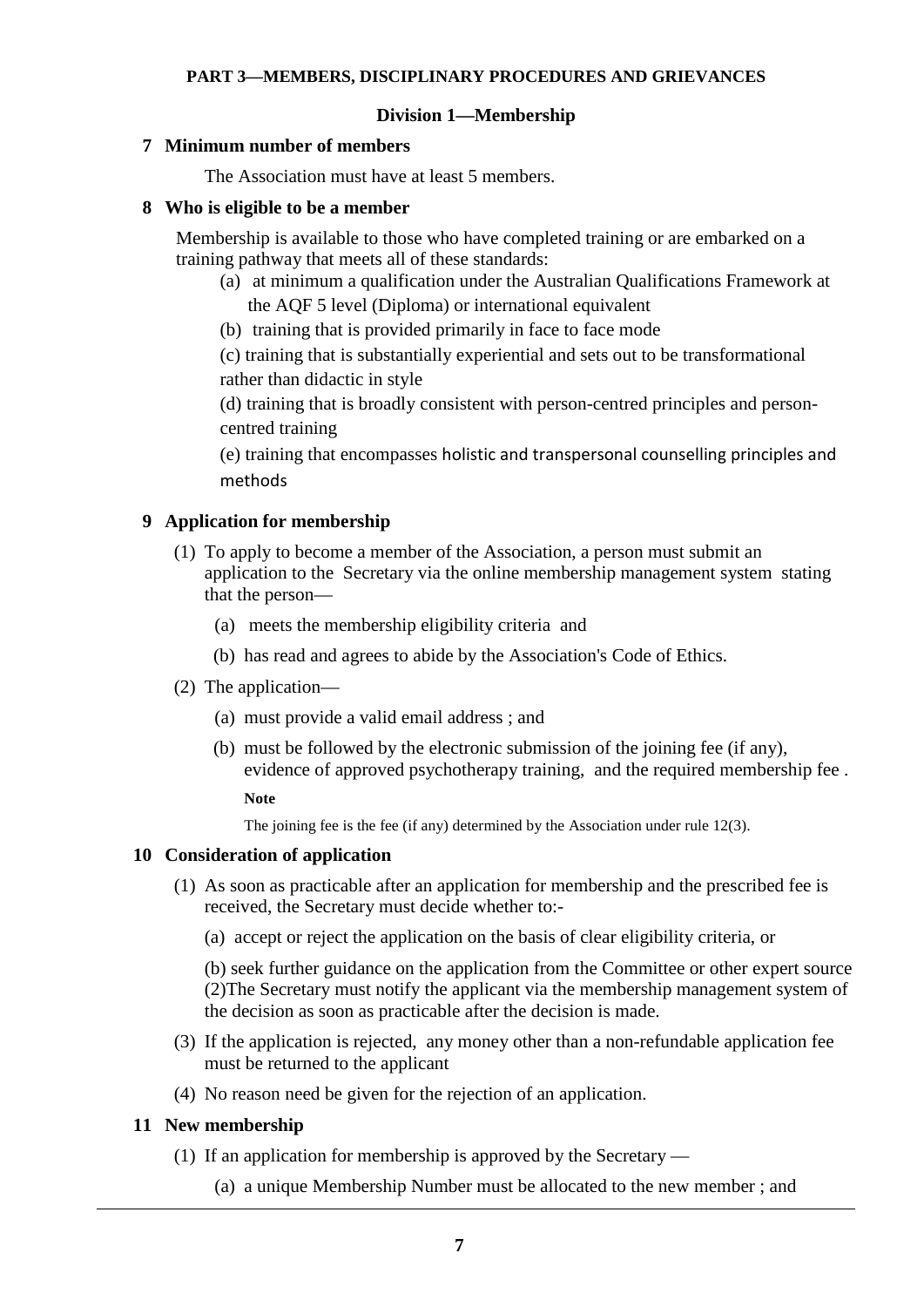- (b) the Secretary must, as soon as practicable, enter the name and address of the new member, and the date of becoming a member, into the membership database .
- (2) A person becomes a member of the Association and, subject to rule 13(2), is entitled to exercise his or her rights of membership from the date, whichever is the later, on which—
	- (a) the Secretary approves the person's membership; or
	- (b) the person pays the joining fee.

# **12 Annual subscription and fee on joining**

- (1) At each annual general meeting, the Association must determine—
	- (a) the amount of the annual subscription (if any) for the following financial year; and
	- (b) the date for payment of the annual subscription.
- (2) The Association may determine that different subscription levels are payable by different levels of membership .
- (3) The Association may determine that any new member who joins after the start of a financial year must, for that financial year, pay a fee equal to—
	- (a) the full annual subscription; or
	- (b) a pro rata annual subscription based on the remaining part of the financial year; or
	- (c) a fixed amount determined from time to time by the Association.
- (4) The rights of a member (including the right to vote) who has not paid the annual subscription by the due date are suspended until the subscription is paid.

#### **13 General rights of members**

- (1) A member of the Association who is entitled to vote has the right—
	- (a) to receive notice of general meetings and of proposed special resolutions in the manner and time prescribed by these Rules; and
	- (b) to submit items of business for consideration at a general meeting; and
	- (c) to attend and be heard at general meetings; and
	- (d) to vote at a general meeting; and
	- (e) to have access to the minutes of general meetings and other documents of the Association as provided under rule 71; and
	- (f) to inspect the register of members.
- (2) A member is entitled to vote if—
	- (a) the member is a member in any membership category with voting rights ; and
	- (b) more than 10 business days have passed since he or she became a member of the Association; and
	- (c) the member's membership rights are not suspended for any reason.

#### **14 Associate members**

(1) Associate members of the Association include—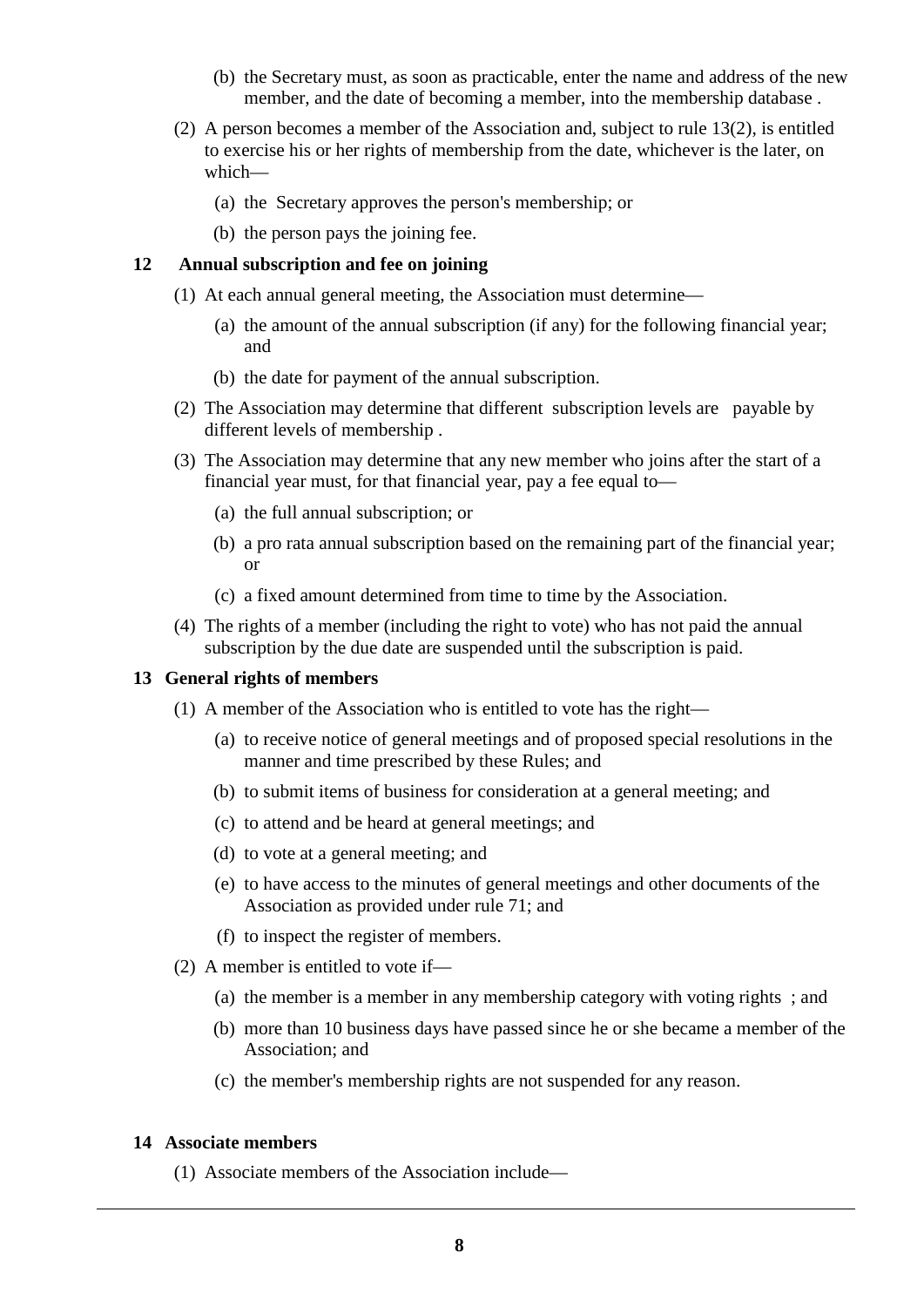- (a) any members of a membership category that does not require training in psychotherapy as a condition of membership .
- (2) An associate member must not vote but may have other rights as determined by the Committee or by resolution at a general meeting.

# **15 Rights not transferable**

The rights of a member are not transferable and end when membership ceases.

## **16 Ceasing membership**

- (1) The membership of a person ceases on resignation, expulsion or death.
- (2) If a person ceases to be a member of the Association, the Secretary must, as soon as practicable, enter the date the person ceased to be a member in the register of members.

# **17 Resigning as a member**

- (1) A member may resign by notice in writing given to the Association.
- (2) A member is taken to have resigned if—
	- (a) the member's annual subscription is more than 3 months in arrears; or
	- (b) where no annual subscription is payable—
		- (i) the Secretary has made a written request to the member to confirm that he or she wishes to remain a member; and
		- (ii) the member has not, within 2 weeks after receiving that request, confirmed in writing that he or she wishes to remain a member.

# **18 Register of members**

- (1) The Secretary must keep and maintain a register of members that includes—
	- (a) for each current member—
		- (i) the member's name;
		- (ii) the address for notice last given by the member;
		- (iii) the date of becoming a member;
		- (iv) if the member is an associate member, a note to that effect;
		- (v) any other information determined by the Committee; and
	- (b) for each former member, the date of ceasing to be a member.
- (2) Any member may, at a reasonable time and free of charge, inspect the register of members.

#### **Note**

Under section 59 of the Act, access to the personal information of a person recorded in the register of members may be restricted in certain circumstances. Section 58 of the Act provides that it is an offence to make improper use of information about a person obtained from the Register of Members.

# **Division 2—Disciplinary action**

# **19 Grounds for taking disciplinary action**

(1) The Association may initiate a process leading to disciplinary action against a member in accordance with this Division if a complaint from the public is received that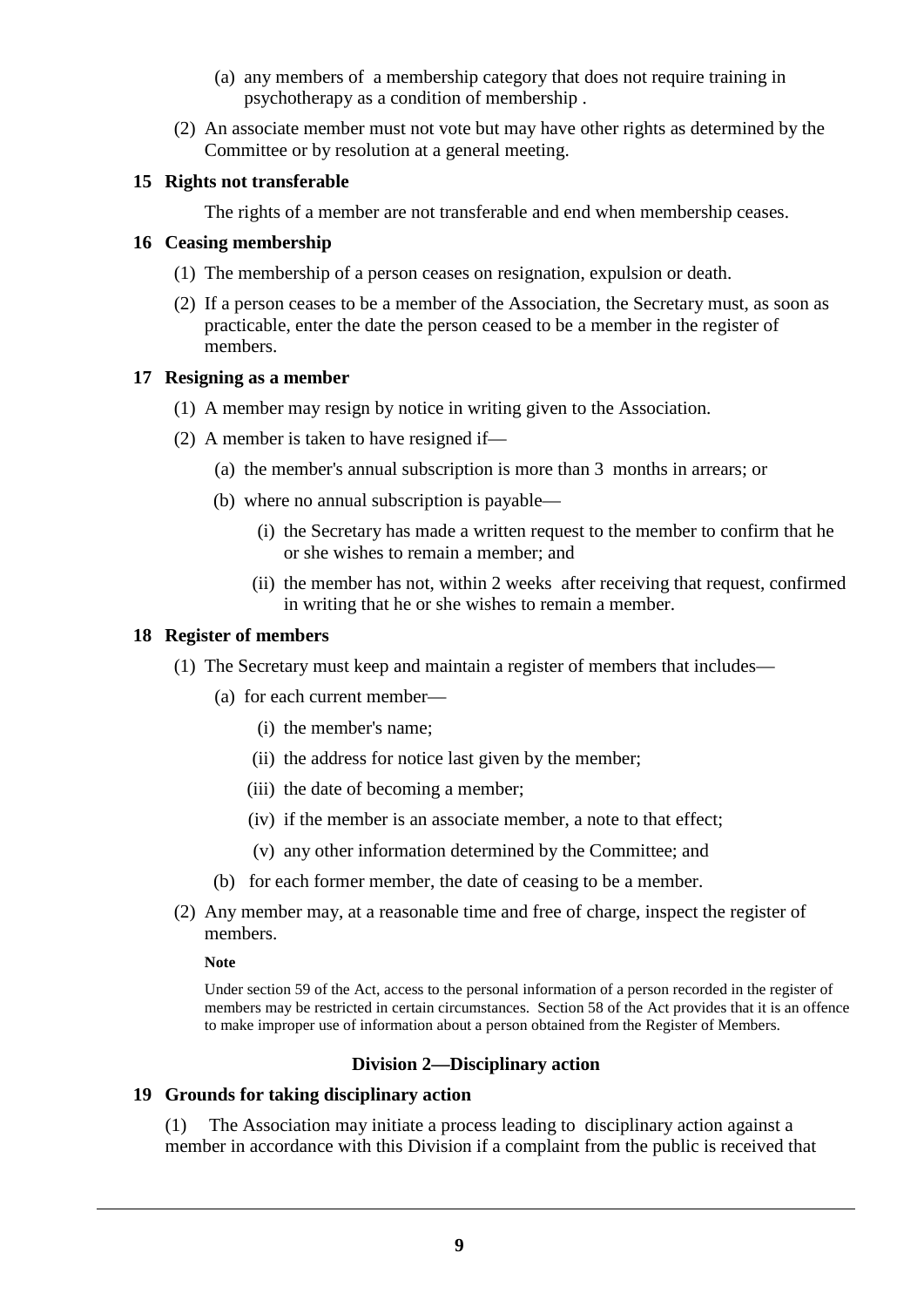presents a reasonable case that the member has failed to comply with the Association's Code of Practice

(2) Complaints will be received by the Secretary who will first establish the membership status of the practitioner and then advise the Committee that a complaint has been received.

## **20 Disciplinary subcommittee**

- (1) If the Committee on advice from the Secretary is satisfied that there are sufficient grounds for initiating an investigation into a complaint that may lead to disciplinary action against a member, the Committee must appoint a disciplinary subcommittee to investigate the matter and determine what action, if any, to take against the member.
- (2) The members of the disciplinary subcommittee—
	- (a) may be Committee members, members of the Association or anyone else; but
	- (b) must not be biased against, or in favour of, the member concerned.
- (3) In conducting its investigation and determining any disciplinary action, the disciplinary subcommittee may employ any process, adapted to the circumstances of the complaint, which complies with s.54 of the Act. (Schedule 1)
- (4) After complying with subrule (3), the disciplinary subcommittee may—
	- (a) take no further action against the member; or
	- (b) reprimand the member, or
	- (c) suspend the membership rights of the member for a specified period; or
	- (d) require the member to participate in additional professional development; or
	- (e) expel the member from the Association
	- (5) The disciplinary subcommittee may not fine the member.
	- (6) The suspension of membership rights or the expulsion of a member by the disciplinary subcommittee under this rule takes effect immediately after the vote is passed.

# **Division 3—Grievance procedure**

#### **21 Application**

- (1) The grievance procedure set out in this Division applies to disputes under these Rules between—
	- (a) a member and another member;
	- (b) a member and the Committee;
	- (c) a member and the Association.
- (2) A member must not initiate a grievance procedure in relation to a matter that is the subject of a disciplinary procedure until the disciplinary procedure has been completed.

# **22 Parties must attempt to resolve the dispute**

The parties to a dispute must attempt to resolve the dispute between themselves within 14 days of the dispute coming to the attention of each party.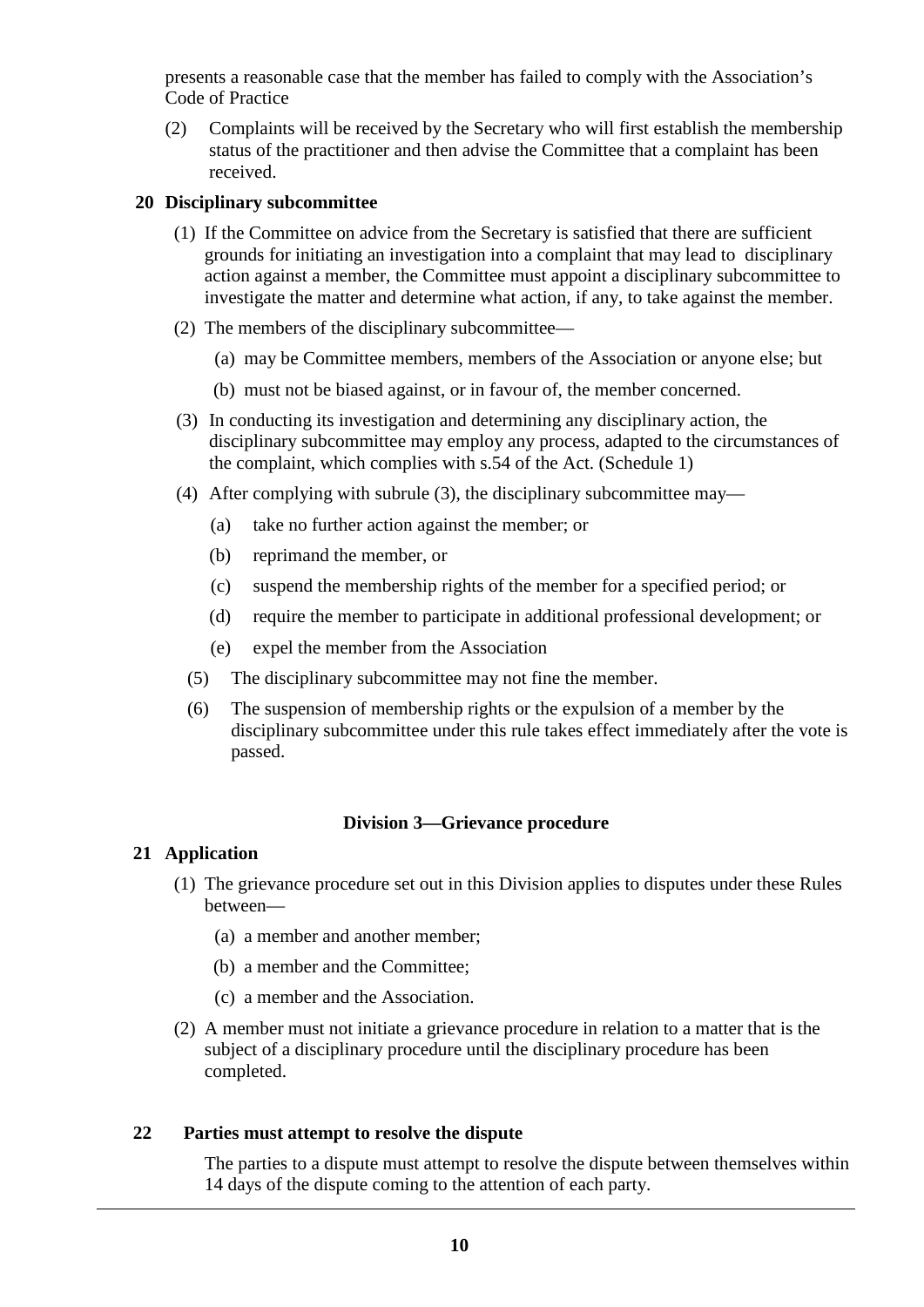# **23 Appointment of mediator**

- (1) If the parties to a dispute are unable to resolve the dispute between themselves within the time required by rule 22, the parties must within 10 days—
	- (a) notify the Committee of the dispute; and
	- (b) agree to or request the appointment of a mediator; and
	- (c) attempt in good faith to settle the dispute by mediation.
- (2) The mediator must be—
	- (a) a person chosen by agreement between the parties; or
	- (b) in the absence of agreement—
		- (i) if the dispute is between a member and another member—a person appointed by the Committee; or
		- (ii) if the dispute is between a member and the Committee or the Association a person appointed or employed by the Dispute Settlement Centre of Victoria.
- (3) A mediator appointed by the Committee may be a member or former member of the Association but in any case must not be a person who—
	- (a) has a personal interest in the dispute; or
	- (b) is biased in favour of or against any party.

# **24 Mediation process**

- (1) The mediator to the dispute, in conducting the mediation, must—
	- (a) give each party every opportunity to be heard; and
	- (b) allow due consideration by all parties of any written statement submitted by any party; and
	- (c) ensure that natural justice is accorded to the parties throughout the mediation process.
- (2) The mediator must not determine the dispute.

#### **25 Failure to resolve dispute by mediation**

If the mediation process does not resolve the dispute, the parties may seek to resolve the dispute in accordance with the Act or otherwise at law.

# **PART 4—GENERAL MEETINGS OF THE ASSOCIATION**

#### **26 Annual general meetings**

- (1) The Committee must convene an annual general meeting of the Association to be held within 5 months after the end of each financial year.
- (2) Despite subrule (1), the Association may hold its first annual general meeting at any time within 18 months after its incorporation.
- (3) The Committee may determine the date, time and place of the annual general meeting.
- (4) The ordinary business of the annual general meeting is as follows—
	- (a) to confirm the minutes of the previous annual general meeting and of any special general meeting held since then;
	- (b) to receive and consider—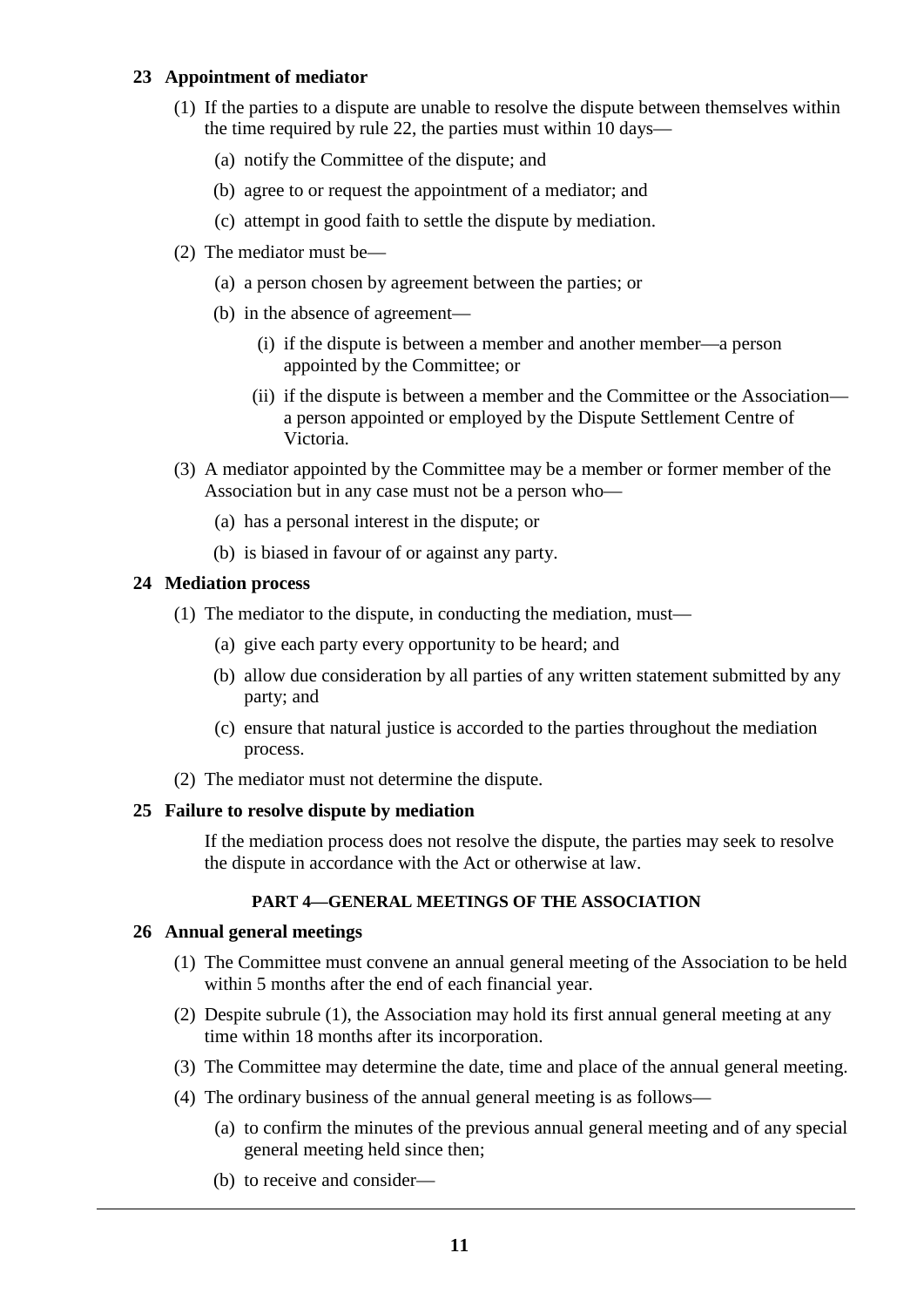- (i) the annual report of the Committee on the activities of the Association during the preceding financial year; and
- (ii) the financial statements of the Association for the preceding financial year submitted by the Committee in accordance with Part 7 of the Act;
- (c) to elect the members of the Committee;
- (d) to confirm or vary the amounts (if any) of the annual subscription and joining fee.
- (5) The annual general meeting may also conduct any other business of which notice has been given in accordance with these Rules.

#### **27 Special general meetings**

- (1) Any general meeting of the Association, other than an annual general meeting or a disciplinary appeal meeting, is a special general meeting.
- (2) The Committee may convene a special general meeting whenever it thinks fit.
- (3) No business other than that set out in the notice under rule 29 may be conducted at the meeting.

**Note**

General business may be considered at the meeting if it is included as an item for consideration in the notice under rule 29 and the majority of members at the meeting agree.

#### **28 Special general meeting held at request of members**

- (1) The Committee must convene a special general meeting if a request to do so is made in accordance with subrule (2) by at least 25% of the total number of members.
- (2) A request for a special general meeting must—
	- (a) be in writing; and
	- (b) state the business to be considered at the meeting and any resolutions to be proposed; and
	- (c) include the names and signatures of the members requesting the meeting; and
	- (d) be given to the Secretary.
- (3) If the Committee does not convene a special general meeting within one month after the date on which the request is made, the members making the request (or any of them) may convene the special general meeting.
- (4) A special general meeting convened by members under subrule (3)—
	- (a) must be held within 3 months after the date on which the original request was made; (b)may only consider the business stated in that request,

and

- (c) must enable attendance electronically under Rule 31 removing the need for interstate travel.
- (5) The Association must reimburse all reasonable expenses incurred by the members convening a special general meeting under subrule (3).

# **29 Notice of general meetings**

(1) The Secretary (or, in the case of a special general meeting convened under rule 28(3), the members convening the meeting) must give to each member of the Association—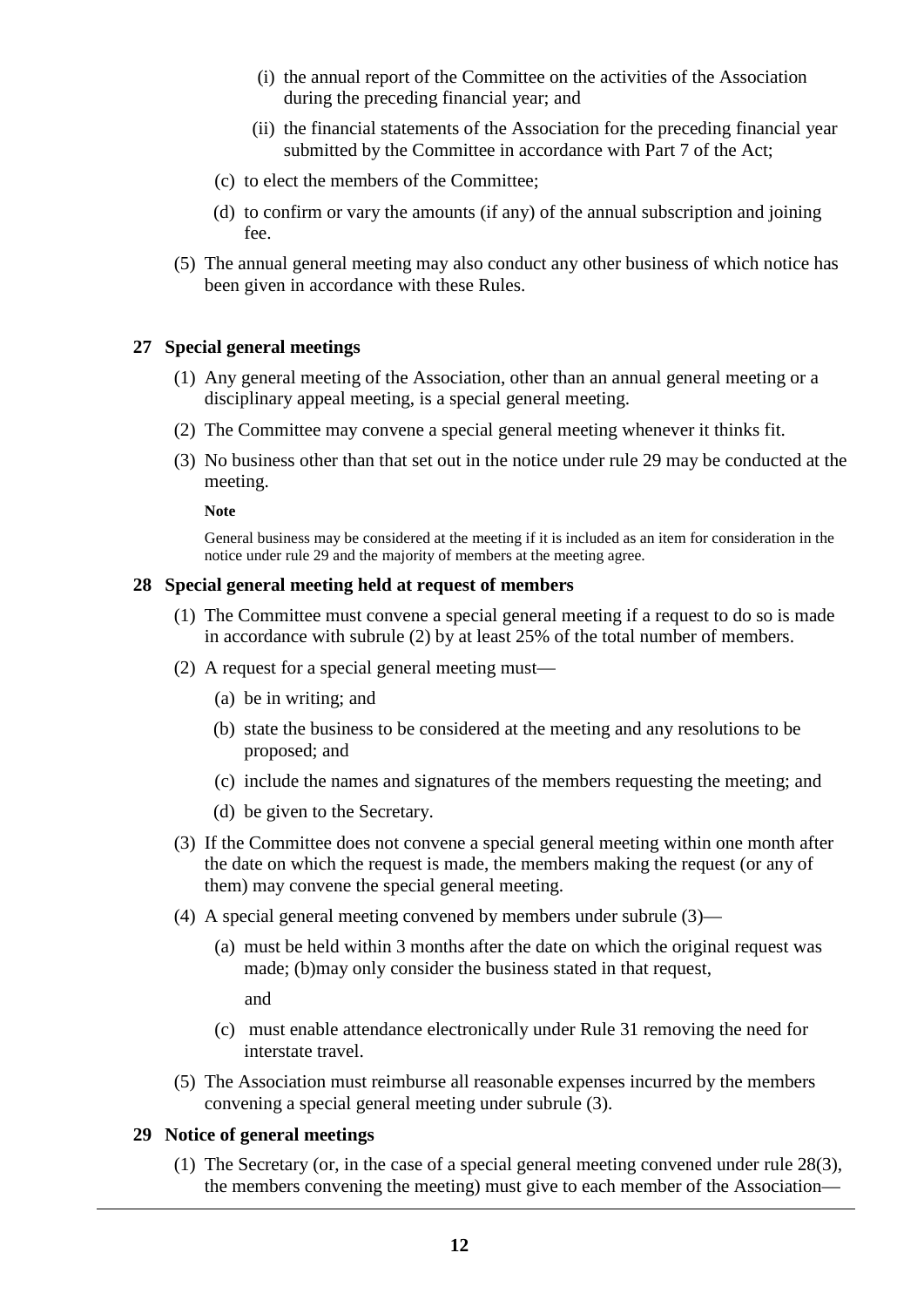- (a) at least 21 days' notice of a general meeting if a special resolution is to be proposed at the meeting; or
- (b) at least 14 days' notice of a general meeting in any other case.
- (2) The notice must—
	- (a) specify the date, time and place of the meeting; and
	- (b) indicate the general nature of each item of business to be considered at the meeting; and
	- (c) if a special resolution is to be proposed—
		- (i) state in full the proposed resolution; and
		- (ii) state the intention to propose the resolution as a special resolution; and
	- (d) comply with rule 30(5).
- (3) This rule does not apply to a disciplinary appeal meeting.

#### **30 Proxies**

- (1) A member may appoint another member as his or her proxy to vote and speak on his or her behalf at a general meeting other than at a disciplinary appeal meeting.
- (2) The appointment of a proxy must be in writing and signed by the member making the appointment.
- (3) The member appointing the proxy may give specific directions as to how the proxy is to vote on his or her behalf, otherwise the proxy may vote on behalf of the member in any matter as he or she sees fit.
- (4) If the Committee has approved a form for the appointment of a proxy, the member may use any other form that clearly identifies the person appointed as the member's proxy and that has been signed by the member.
- (5) Notice of a general meeting given to a member under rule 29 must—
	- (a) state that the member may appoint another member as a proxy for the meeting; and
	- (b) include a copy of any form that the Committee has approved for the appointment of a proxy.
- (6) A form appointing a proxy must be given to the Chairperson of the meeting before or at the commencement of the meeting.
- (7) A form appointing a proxy sent by post or electronically is of no effect unless it is received by the Association no later than 12 hours before the commencement of the meeting.

# **31 Use of technology**

- (1) A member not physically present at a general meeting may be permitted to participate in the meeting by the use of technology that allows that member and the members present at the meeting to clearly and simultaneously communicate with each other.
- (2) For the purposes of this Part, a member participating in a general meeting as permitted under subrule (1) is taken to be present at the meeting and, if the member votes at the meeting, is taken to have voted in person.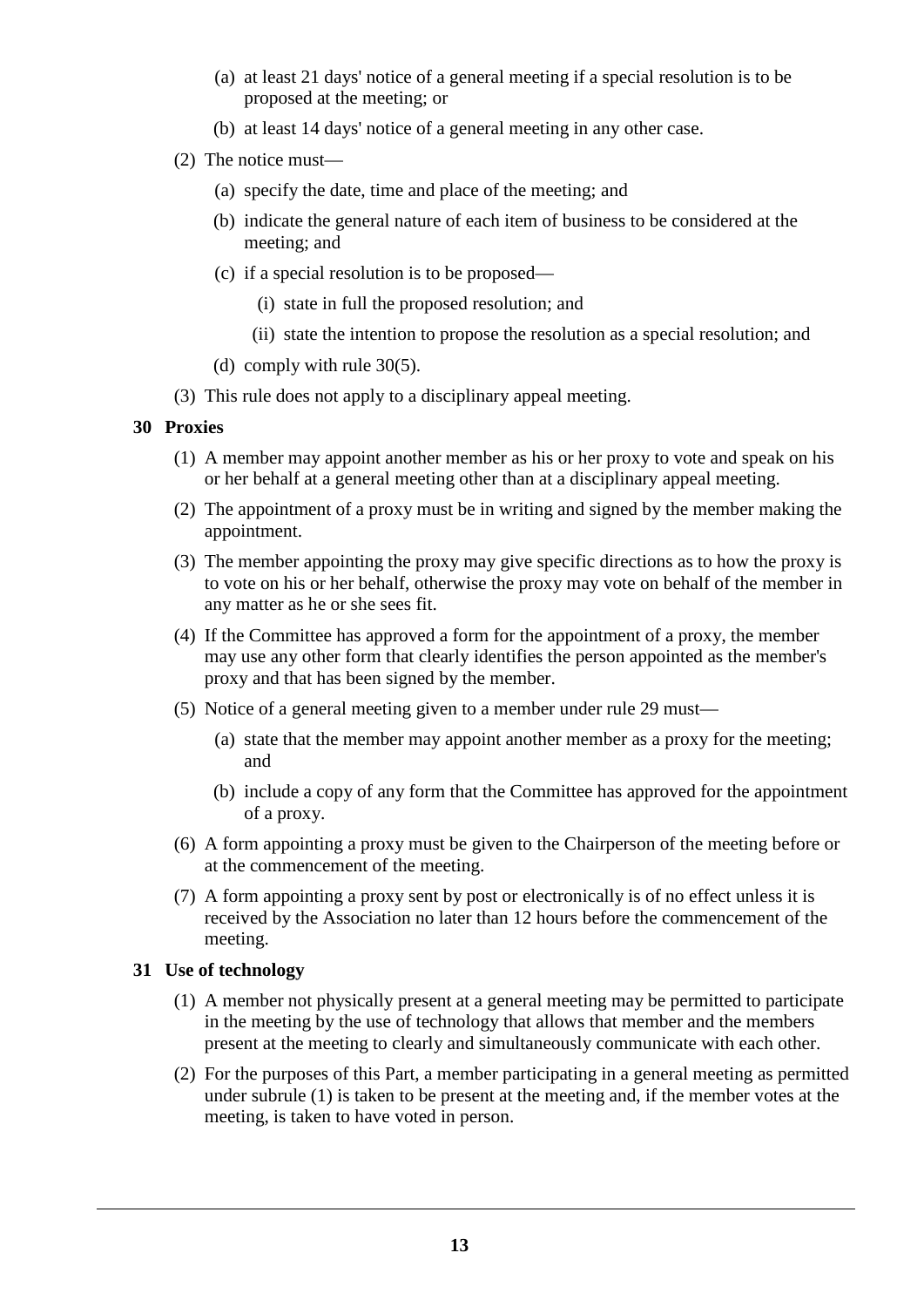## **32 Quorum at general meetings**

- (1) No business may be conducted at a general meeting unless a quorum of members is present.
- (2) The quorum for a general meeting is the presence (physically, by proxy or as allowed under rule 31) of 5 members entitled to vote.
- (3) If a quorum is not present within 30 minutes after the notified commencement time of a general meeting—
	- (a) in the case of a meeting convened by, or at the request of, members under rule 28—the meeting must be dissolved;

**Note**

If a meeting convened by, or at the request of, members is dissolved under this subrule, the business that was to have been considered at the meeting is taken to have been dealt with. If members wish to have the business reconsidered at another special meeting, the members must make a new request under rule 28.

- (b) in any other case—
	- (i) the meeting must be adjourned to a date not more than 21 days after the adjournment; and
	- (ii) notice of the date, time and place to which the meeting is adjourned must be given at the meeting and confirmed by written notice given to all members as soon as practicable after the meeting.
- (4) If a quorum is not present within 30 minutes after the time to which a general meeting has been adjourned under subrule (3)(b), the members present at the meeting (if not fewer than 3) may proceed with the business of the meeting as if a quorum were present.

#### **33 Adjournment of general meeting**

- (1) The Chairperson of a general meeting at which a quorum is present may, with the consent of a majority of members present at the meeting, adjourn the meeting to another time at the same place or at another place.
- (2) Without limiting subrule (1), a meeting may be adjourned—
	- (a) if there is insufficient time to deal with the business at hand; or

(b) to give the members more time to consider an item of business.

#### **Example**

The members may wish to have more time to examine the financial statements submitted by the Committee at an annual general meeting.

- (3) No business may be conducted on the resumption of an adjourned meeting other than the business that remained unfinished when the meeting was adjourned.
- (4) Notice of the adjournment of a meeting under this rule is not required unless the meeting is adjourned for 14 days or more, in which case notice of the meeting must be given in accordance with rule 29.

# **34 Voting at general meeting**

- (1) On any question arising at a general meeting—
	- (a) subject to subrule (3), each member who is entitled to vote has one vote; and
	- (b) members may vote personally or by proxy; and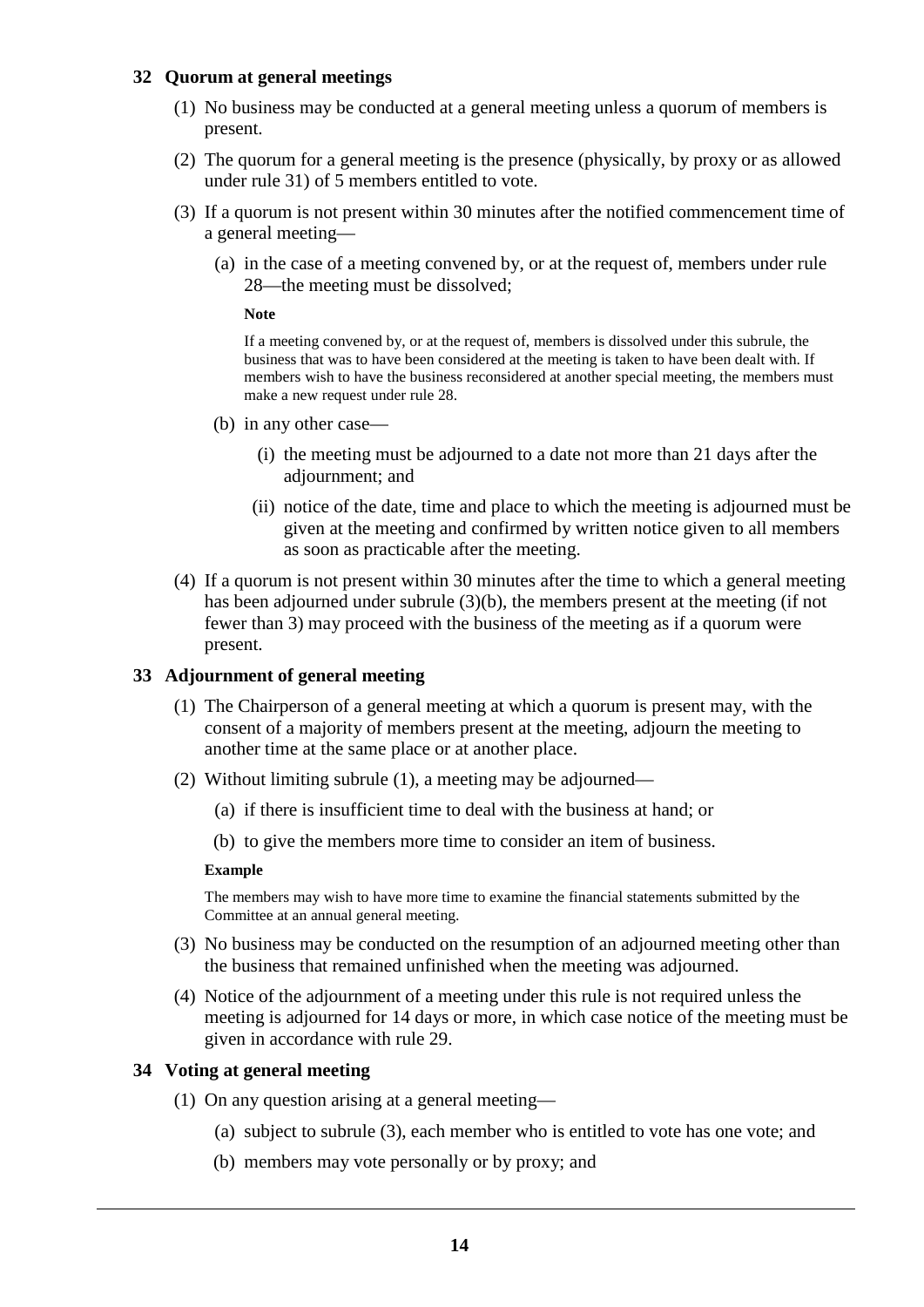- (c) except in the case of a special resolution, the question must be decided on a majority of votes.
- (2) If votes are divided equally on a question, the Chairperson of the meeting has a second or casting vote.
- (3) If the question is whether or not to confirm the minutes of a previous meeting, only members who were present at that meeting may vote.

## **35 Special resolutions**

A special resolution is passed if not less than three quarters of the members voting at a general meeting (whether in person or by proxy) vote in favour of the resolution.

**Note**

In addition to certain matters specified in the Act, a special resolution is required—

- (a) to remove a committee member from office ;
- (b) to alter these Rules, including changing the name or any of the purposes of the Association.

#### **36 Determining whether resolution carried**

- (1) Subject to subsection (2), the Chairperson of a general meeting may, on the basis of a show of hands, declare that a resolution has been—
	- (a) carried; or
	- (b) carried unanimously; or
	- (c) carried by a particular majority; or
	- (d) lost—

and an entry to that effect in the minutes of the meeting is conclusive proof of that fact.

- (2) If a poll (where votes are cast in writing) is demanded by three or more members on any question—
	- (a) the poll must be taken at the meeting in the manner determined by the Chairperson of the meeting; and
	- (b) the Chairperson must declare the result of the resolution on the basis of the poll.
- (3) A poll demanded on the election of the Chairperson or on a question of an adjournment must be taken immediately.
- (4) A poll demanded on any other question must be taken before the close of the meeting at a time determined by the Chairperson.

#### **37 Minutes of general meeting**

- (1) The Committee must ensure that minutes are taken and kept of each general meeting.
- (2) The minutes must record the business considered at the meeting, any resolution on which a vote is taken and the result of the vote.
- (3) In addition, the minutes of each annual general meeting must include—
	- (a) the names of the members attending the meeting; and
	- (b) proxy forms given to the Chairperson of the meeting under rule 30(6); and
	- (c) the financial statements submitted to the members in accordance with rule  $26(4)(b)(ii)$ ; and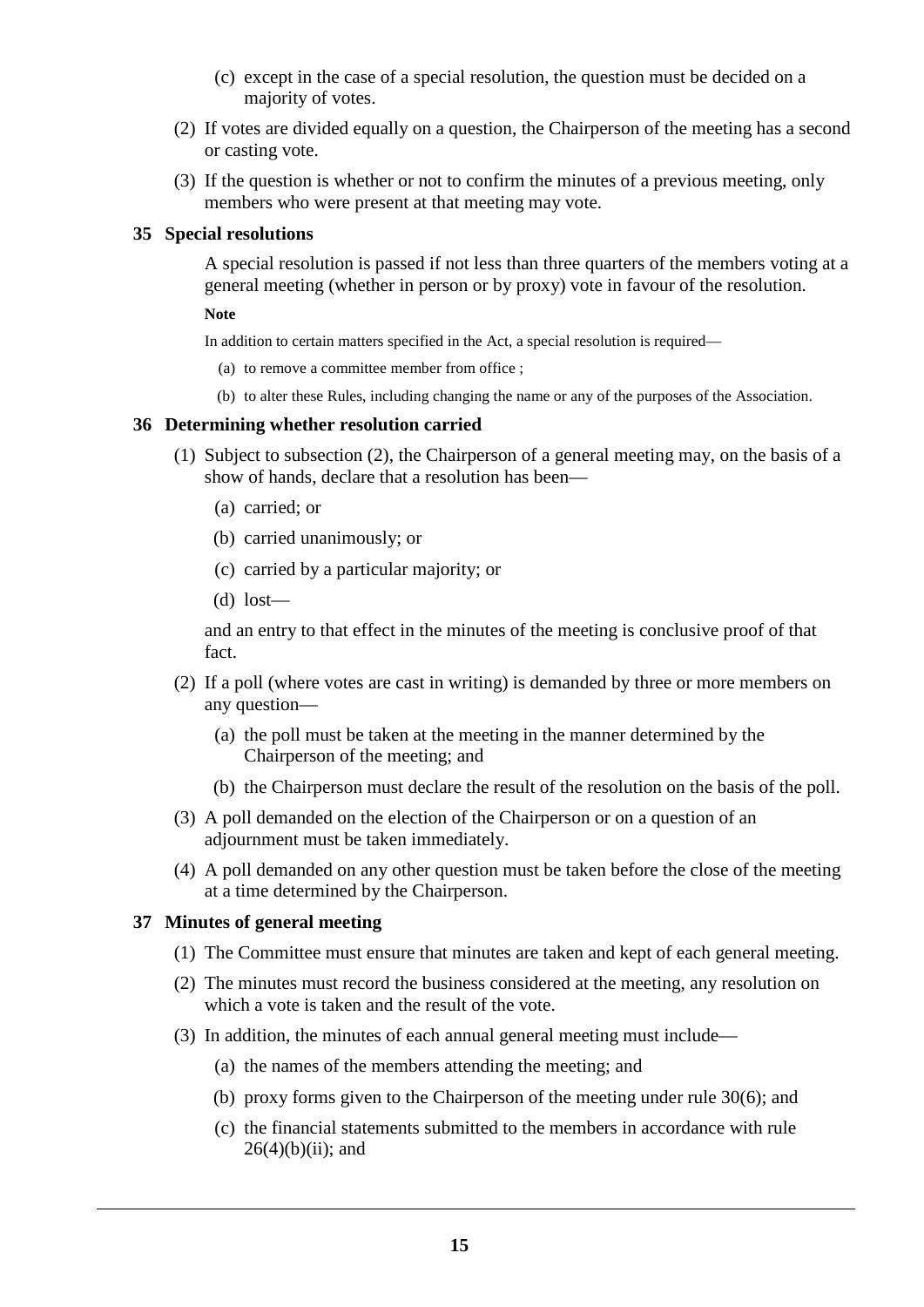- (d) the certificate signed by two committee members certifying that the financial statements give a true and fair view of the financial position and performance of the Association; and
- (e) any audited accounts and auditor's report or report of a review accompanying the financial statements that are required under the Act.

## **PART 5—COMMITTEE**

# **Division 1—Powers of Committee**

#### **38 Role and powers**

- (1) The business of the Association must be managed by or under the direction of a Committee.
- (2) The Committee may exercise all the powers of the Association except those powers that these Rules or the Act require to be exercised by general meetings of the members of the Association.
- (3) The Committee may—
	- (a) appoint and remove staff;
	- (b) establish subcommittees consisting of members with terms of reference it considers appropriate.

# **39 Delegation**

- (1) The Committee may delegate to a member of the Committee, a subcommittee or staff, any of its powers and functions other than—
	- (a) this power of delegation; or
	- (b) a duty imposed on the Committee by the Act or any other law.
- (2) The delegation must be in writing and may be subject to the conditions and limitations the Committee considers appropriate.
- (3) The Committee may, in writing, revoke a delegation wholly or in part.

#### **Division 2—Composition of Committee and duties of members**

#### **40 Composition of Committee**

The Committee consists of—

- (a) a President; and
- (b) a Secretary; and
- (c) a Treasurer; and
- (d) ordinary members (if any) elected under rule 49.

#### **41 General Duties**

- (1) As soon as practicable after being elected or appointed to the Committee, each committee member must become familiar with these Rules and the Act.
- (2) The Committee is collectively responsible for ensuring that the Association complies with the Act and that individual members of the Committee comply with these Rules.
- (3) Committee members must exercise their powers and discharge their duties with reasonable care and diligence.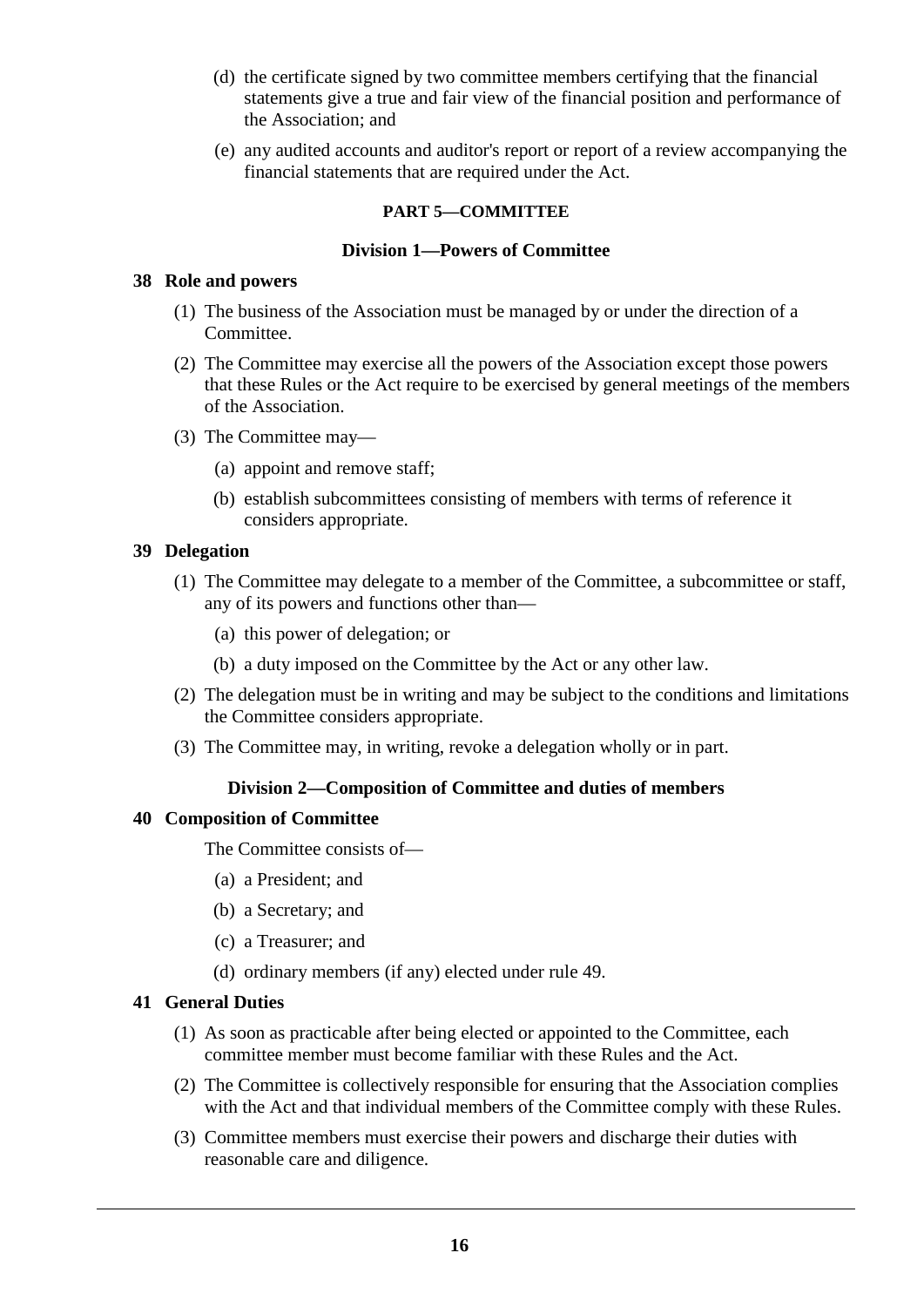- (4) Committee members must exercise their powers and discharge their duties—
	- (a) in good faith in the best interests of the Association; and
	- (b) for a proper purpose.
- (5) Committee members and former committee members must not make improper use of—
	- (a) their position; or
	- (b) information acquired by virtue of holding their position—

so as to gain an advantage for themselves or any other person or to cause detriment to the Association.

#### **Note**

See also Division 3 of Part 6 of the Act which sets out the general duties of the office holders of an incorporated association.

(6) In addition to any duties imposed by these Rules, a committee member must perform any other duties imposed from time to time by resolution at a general meeting.

# **42 President**

- (1) Subject to subrule (2), the President is the Chairperson for any general meetings and for any committee meetings.
- (2) If the President is absent, or unable to preside, the Chairperson of the meeting must be—
	- (a) in the case of a general meeting—a member elected by the other members present; or
	- (b) in the case of a committee meeting—a committee member elected by the other committee members present.

#### **43 Secretary**

(1) The Secretary must perform any duty or function required under the Act to be performed by the secretary of an incorporated association.

#### **Example**

Under the Act, the secretary of an incorporated association is responsible for lodging documents of the association with the Registrar.

- (2) The Secretary must—
	- (a) maintain the register of members in accordance with rule 18; and
	- (b) keep custody of the common seal (if any) of the Association and, except for the financial records referred to in rule 66(3), all books, documents and securities of the Association in accordance with rules 68 and 71; and
	- (c) subject to the Act and these Rules, provide members with access to the register of members, the minutes of general meetings and other books and documents; and
	- (d) perform any other duty or function imposed on the Secretary by these Rules.
- (3) The Secretary must give to the Registrar notice of his or her appointment within 14 days after the appointment.

#### **44 Treasurer**

(1) The Treasurer must—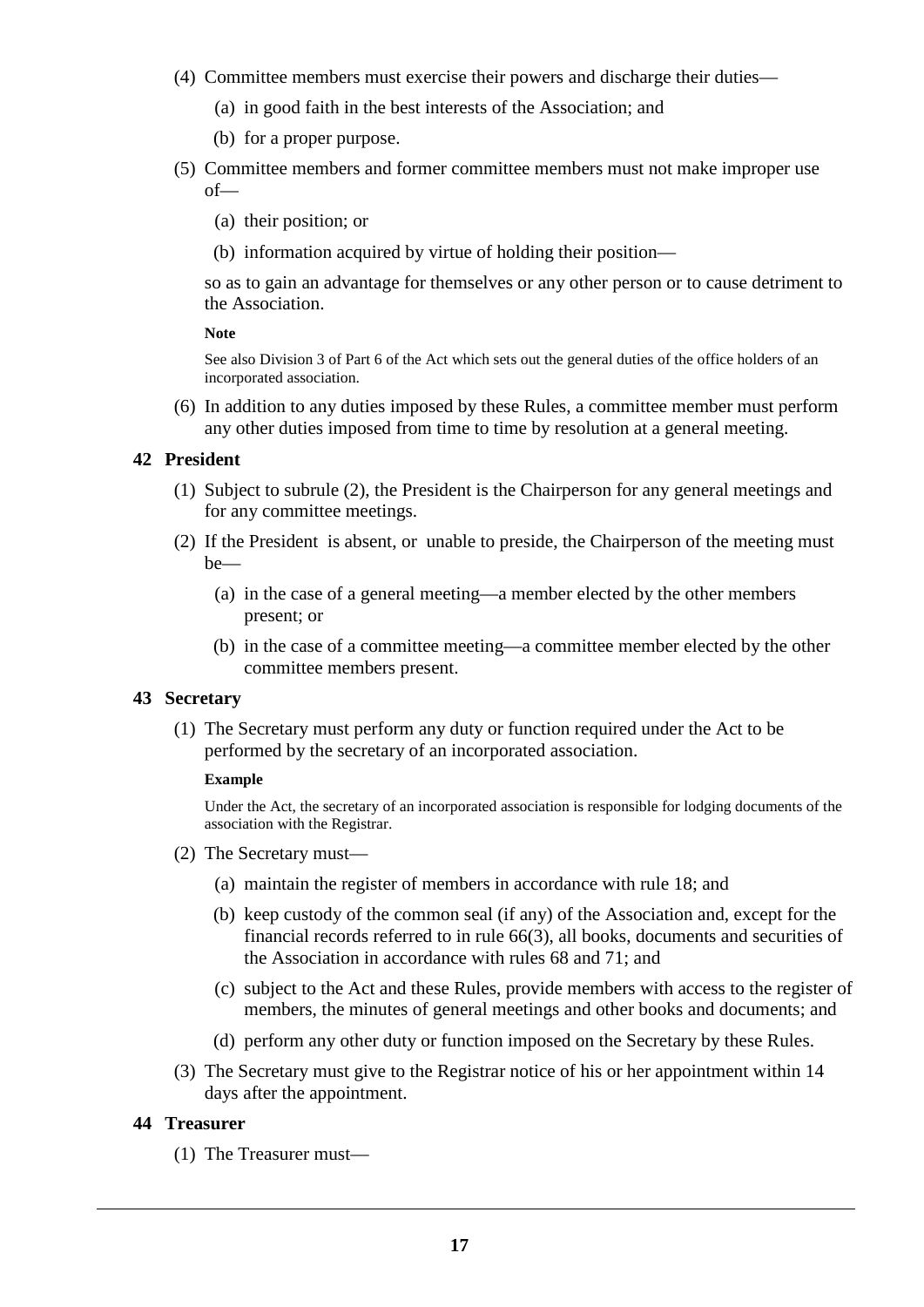- (a) oversee automated invoicing and receipting systems that form part of the membership management system
- (b) receive other moneys paid to or received by the Association and issue receipts for those moneys in the name of the Association; and

(c) prepare and oversee any packages of delegated purchasing authority provided to committee members

- (d) make or approve any other payments authorised by the Committee or by a general meeting of the Association from the Association's funds; and
- (d) maintain accounts with financial institutions that may be operated with a single signer
- (2) The Treasurer must—
	- (a) ensure that the financial records of the Association are kept in accordance with the Act; and
	- (b) coordinate the preparation of the financial statements of the Association and their certification by the Committee prior to their submission to the annual general meeting of the Association.
- (3) The Treasurer must ensure that at least one other committee member has access to the accounts and financial records of the Association.

#### **Division 3—Election of Committee members and tenure of office**

#### **45 Who is eligible to be a Committee member**

A member is eligible to be elected or appointed as a committee member if the member—

- (a) is 18 years or over; and
- (b) is entitled to vote at a general meeting.
- (c) has been assessed in advance by the Committee as meeting the key selection criteria (if any) for the position.

#### **46 Positions to be declared vacant**

- (1) This rule applies to—
	- (a) the first annual general meeting of the Association after its incorporation; or
	- (b) any subsequent annual general meeting of the Association, after the annual report and financial statements of the Association have been received.
- (2) The Chairperson of the meeting must declare vacant all those positions on the Committee whose term has expired and hold elections for those positions in accordance with rules 47 to 50.

#### **47 Nominations**

- (1) Three months in advance of the anticipated date for the Annual General Meeting, the Secretary must call for Expressions of Interest for critically important positions and roles on the Committee for which duty statements with key selection criteria have been prepared. These positions include but are not limited to:
	- (a) President,
	- (b) Secretary, and
	- (c) Treasurer, and may also include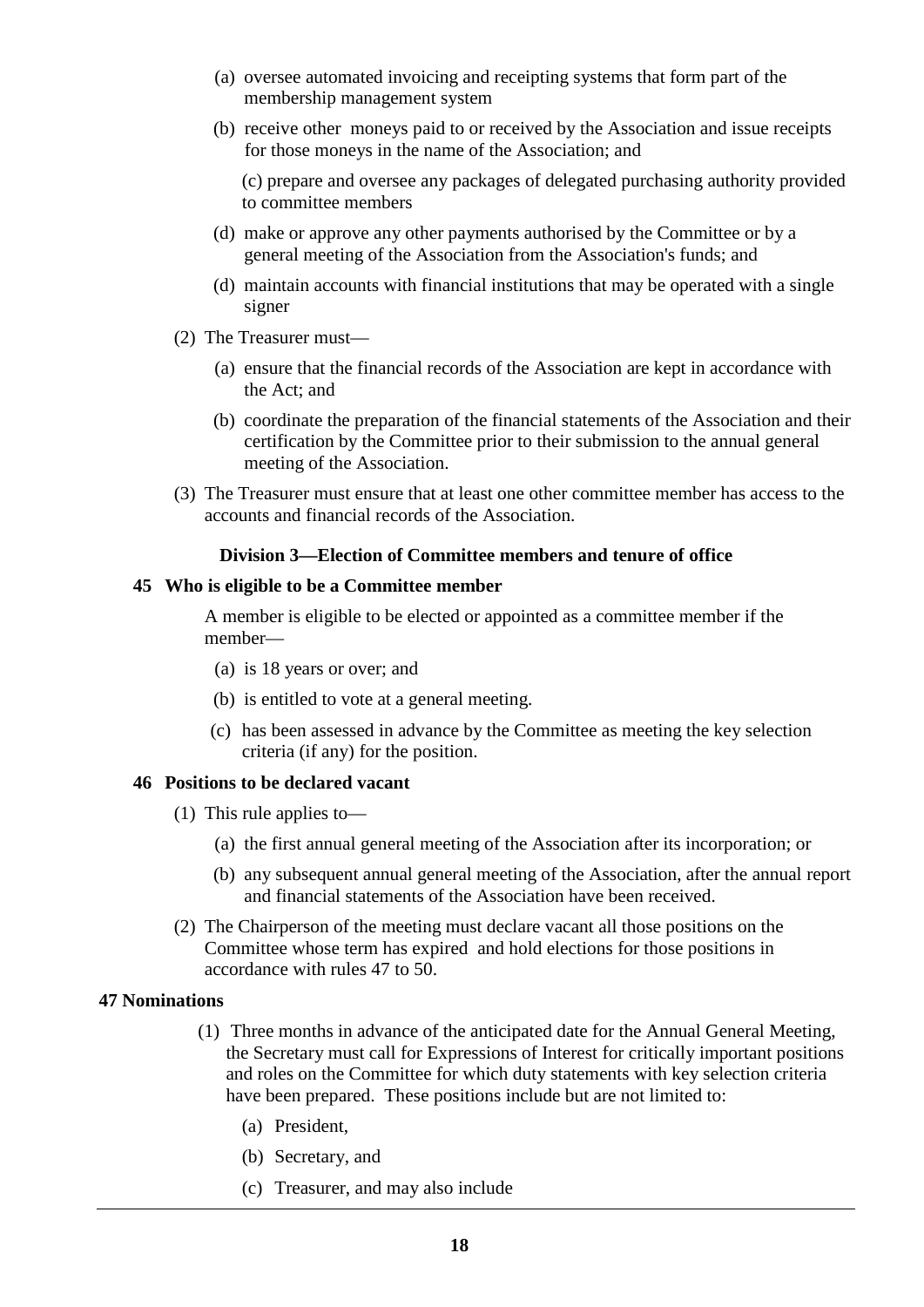- (d) A packaged delegation of functions (for example a membership secretary performed under delegation from the Secretary)
- (2) Members will, be advised whether the current occupants (if any) of these positions intend to renominate and will have 14 days in which to submit an Expression of Interest including written evidence of their ability to meet the position's key selection criteria.
- (3) The Committee will assess Expressions of Interest and for members found suitable will list their names as approved nominations to serve in the position for a period of up to 3 years.
- (4) If no suitably qualified member expresses interest in a position for which a duty statement with key selection criteria exists, the Committee may seek to make a merit-based appointment from outside the current membership.

(5)At the same time as the notice of a general meeting under rule 29, the Secretary must call for nominations to fill ordinary member positions on the Committee . Nominations must be lodged with the Secretary at least 48 hours prior to the general meeting.

- (6) For ordinary member positions, an eligible member of the Association may—
	- (a) nominate himself or herself; or
	- (b) with the member's consent, be nominated by another member.
- (7) A member who is nominated for a position and fails to be elected to that position may be nominated for any other ordinary member position for which an election is yet to be held.

#### **48 Election of President etc.**

- (1) At the annual general meeting, if their term has expired, separate elections must be held for each of—
	- (a) President;
	- (b) Secretary;
	- (c) Treasurer.
	- (d) any other positions and delegated functions for which a duty statement with key selection criteria has been prepared and candidates have been approved by the Committee under rule 47
- (2) If only one member is nominated for the position, the Chairperson of the meeting must declare the member elected to the position.
- (3) If more than one member is nominated, a ballot must be held in accordance with rule 50.
- (4) On his or her election, the new President may take over as Chairperson of the meeting.

#### **49 Election of ordinary members**

- (1) The annual general meeting must by resolution decide the number of ordinary members of the Committee (if any) it wishes to hold office for the next year.
- (2) A single election may be held to fill all of those positions.
- (3) If the number of members nominated for the position of ordinary committee member is less than or equal to the number to be elected, the Chairperson of the meeting must declare each of those members to be elected to the position.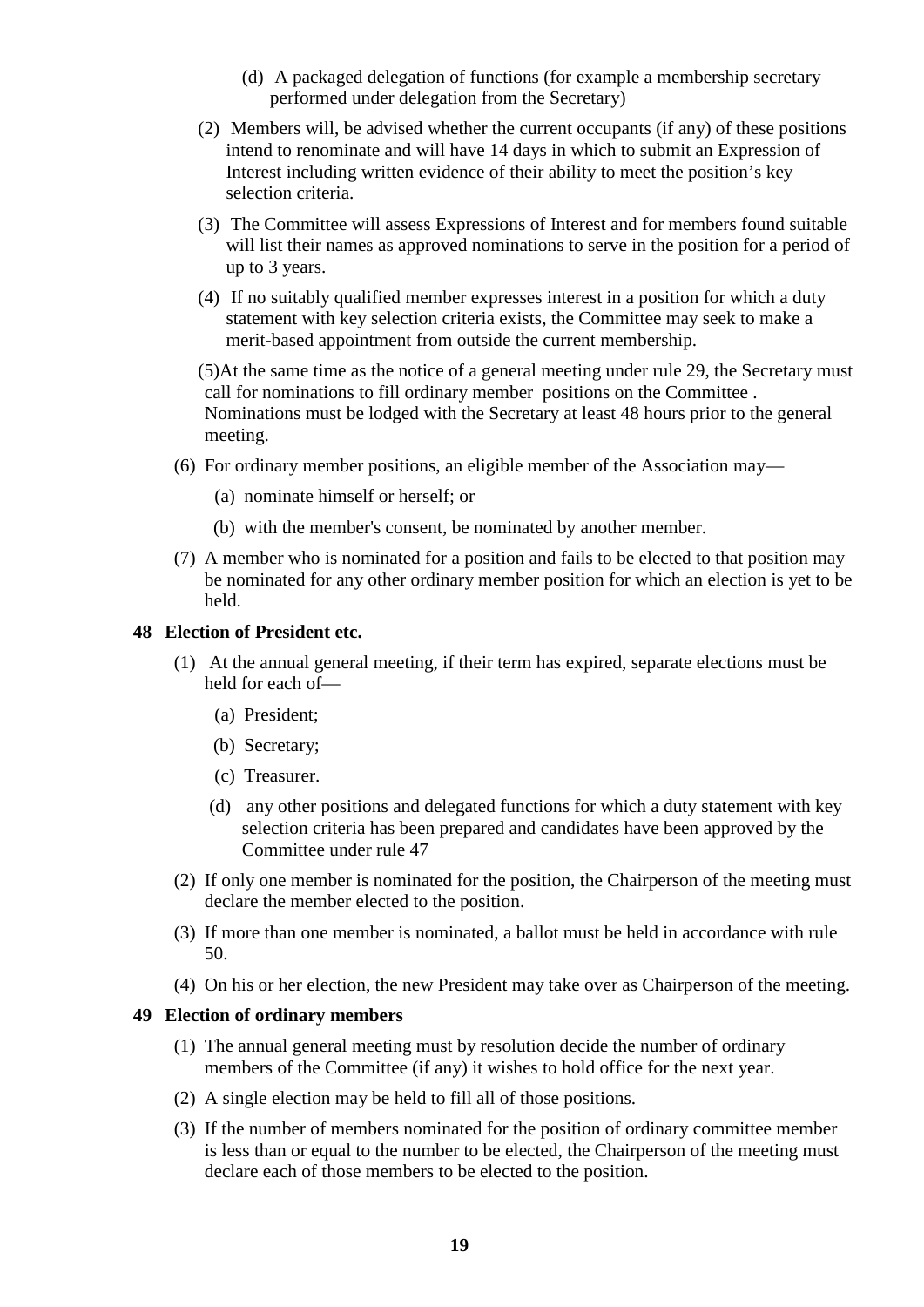(4) If the number of members nominated exceeds the number to be elected, a ballot must be held in accordance with rule 50.

#### **50 Ballot**

- (1) If a ballot is required for the election for a position, the Chairperson of the meeting must appoint a member to act as returning officer to conduct the ballot.
- (2) The returning officer must not be a member nominated for the position.
- (3) Before the ballot is taken, each candidate may make a short speech in support of his or her election.
- (4) The election must be by secret ballot.
- (5) The returning officer must give a blank piece of paper to—
	- (a) each member present in person; and
	- (b) each proxy appointed by a member.

#### **Example**

If a member has been appointed the proxy of 5 other members, the member must be given 6 ballot papers—one for the member and one each for the other members.

- (6) If the ballot is for a single position, the voter must write on the ballot paper the name of the candidate for whom they wish to vote.
- (7) If the ballot is for more than one position—
	- (a) the voter must write on the ballot paper the name of each candidate for whom they wish to vote;
	- (b) the voter must not write the names of more candidates than the number to be elected.
- (8) Ballot papers that do not comply with subrule (7)(b) are not to be counted.
- (9) Each ballot paper on which the name of a candidate has been written counts as one vote for that candidate.
- (10) The returning officer must declare elected the candidate or, in the case of an election for more than one position, the candidates who received the most votes.
- (11) If the returning officer is unable to declare the result of an election under subrule (10) because 2 or more candidates received the same number of votes, the returning officer must—
	- (a) conduct a further election for the position in accordance with subrules (4) to (10) to decide which of those candidates is to be elected; or
	- (b) with the agreement of those candidates, decide by lot which of them is to be elected.

#### **Examples**

The choice of candidate may be decided by the toss of a coin, drawing straws or drawing a name out of a hat.

# **51 Term of office**

- (1) Subject to subrule (3) rule 47(3) and rule 52, a committee member holds office until the positions of the Committee are declared vacant at the next annual general meeting.
- (2) A committee member may be re-elected.
- (3) A general meeting of the Association may—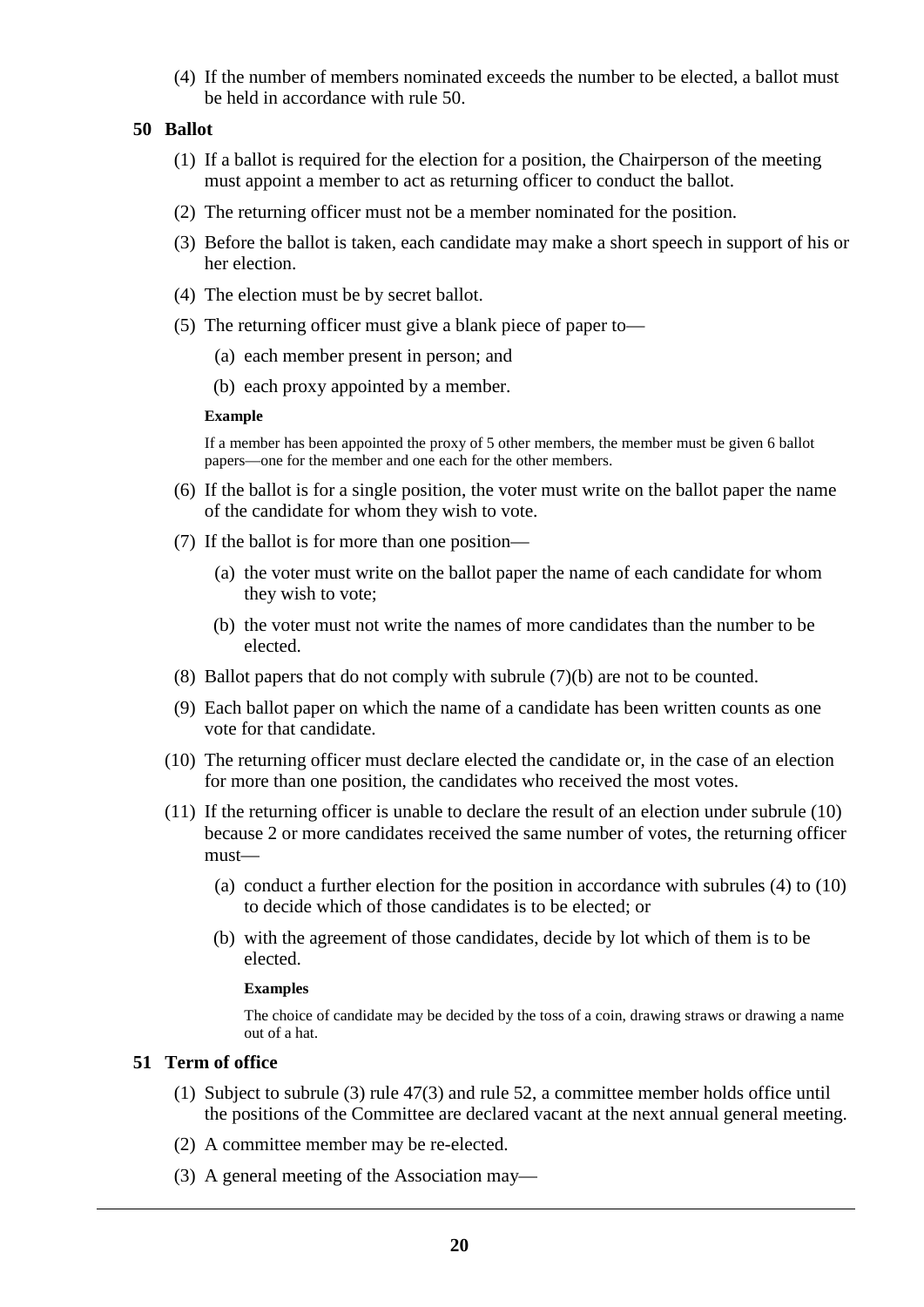- (a) by special resolution remove a committee member from office; and
- (b) elect an eligible member of the Association to fill the vacant position in accordance with this Division.
- (4) A member who is the subject of a proposed special resolution under subrule (3)(a) may make representations in writing to the Secretary or President of the Association (not exceeding a reasonable length) and may request that the representations be provided to the members of the Association.
- (5) The Secretary or the President may give a copy of the representations to each member of the Association or, if they are not so given, the member may require that they be read out at the meeting at which the special resolution is to be proposed.

## **52 Vacation of office**

- (1) A committee member may resign from the Committee by written notice addressed to the Committee.
- (2) A person ceases to be a committee member if he or she—
	- (a) ceases to be a member of the Association; or
	- (b) fails to attend 3 consecutive committee meetings (other than special or urgent committee meetings) without leave of absence under rule 63; or
	- (c) otherwise ceases to be a committee member by operation of section 78 of the Act.

#### **Note**

A Committee member may not hold the office of secretary if they do not reside in Australia.

#### **53 Filling casual vacancies**

- (1) The Committee may appoint an eligible member of the Association to fill a position on the Committee that—
	- (a) has become vacant under rule 52; or
	- (b) was not filled by election at the last annual general meeting.
- (2) If the position of Secretary becomes vacant, the Committee must appoint a member to the position within 14 days after the vacancy arises.
- (3) Rule 51 applies to any committee member appointed by the Committee under subrule (1) or (2).
- (4) The Committee may continue to act despite any vacancy in its membership.

#### **Division 4—Meetings of Committee**

#### **54 Meetings of Committee**

- (1) The Committee must meet at least 4 times in each year at the dates, times and places determined by the Committee.
- (2) The date, time and place of the first committee meeting must be determined by the members of the Committee as soon as practicable after the annual general meeting of the Association at which the members of the Committee were elected.
- (3) Special committee meetings may be convened by the President or by any 4 members of the Committee.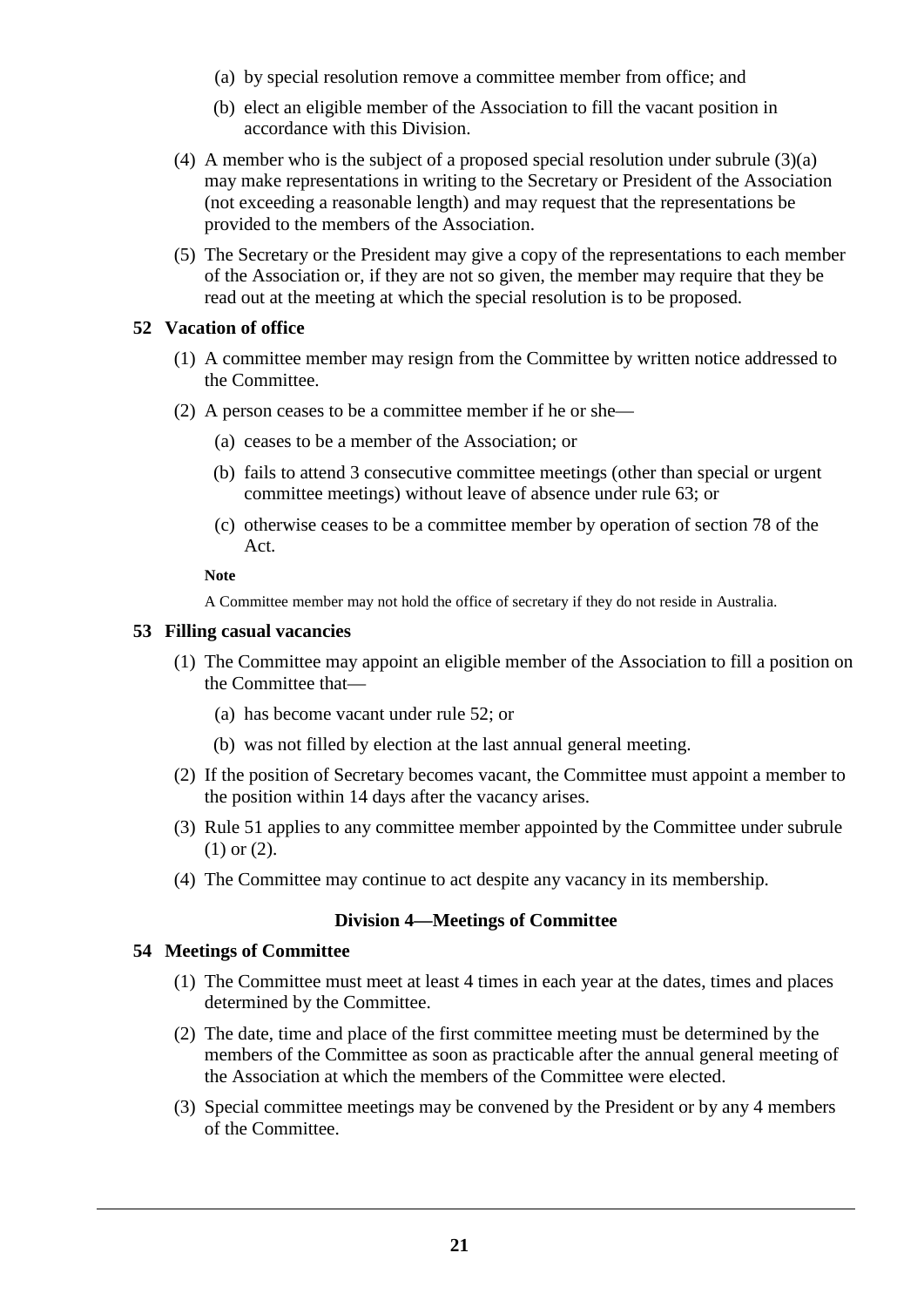# **55 Notice of meetings**

- (1) Notice of each committee meeting must be given to each committee member no later than 7 days before the date of the meeting.
- (2) Notice may be given of more than one committee meeting at the same time.
- (3) The notice must state the date, time and place of the meeting.
- (4) If a special committee meeting is convened, the notice must include the general nature of the business to be conducted.
- (5) The only business that may be conducted at the meeting is the business for which the meeting is convened.

# **56 Urgent meetings**

- (1) In cases of urgency, a meeting can be held without notice being given in accordance with rule 55 provided that as much notice as practicable is given to each committee member by the quickest means practicable.
- (2) Any resolution made at the meeting must be passed by an absolute majority of the Committee.
- (3) The only business that may be conducted at an urgent meeting is the business for which the meeting is convened.

# **57 Procedure and order of business**

- (1) The procedure to be followed at a meeting of a Committee must be determined from time to time by the Committee.
- (2) The order of business may be determined by the members present at the meeting.

# **58 Use of technology**

- (1) A committee member who is not physically present at a committee meeting may participate in the meeting by the use of technology that allows that committee member and the committee members present at the meeting to clearly and simultaneously communicate with each other.
- (2) For the purposes of this Part, a committee member participating in a committee meeting as permitted under subrule (1) is taken to be present at the meeting and, if the member votes at the meeting, is taken to have voted in person.

# **59 Quorum**

- (1) No business may be conducted at a Committee meeting unless a quorum is present.
- (2) The quorum for a committee meeting is the presence (in person or as allowed under rule 58) of 4 committee members .
- (3) If a quorum is not present within 30 minutes after the notified commencement time of a committee meeting—
	- (a) in the case of a special meeting—the meeting lapses;
	- (b) in any other case—the meeting must be adjourned to a date no later than 14 days after the adjournment and notice of the time, date and place to which the meeting is adjourned must be given in accordance with rule 55.

#### **60 Voting**

(1) On any question arising at a committee meeting, each committee member present at the meeting has one vote.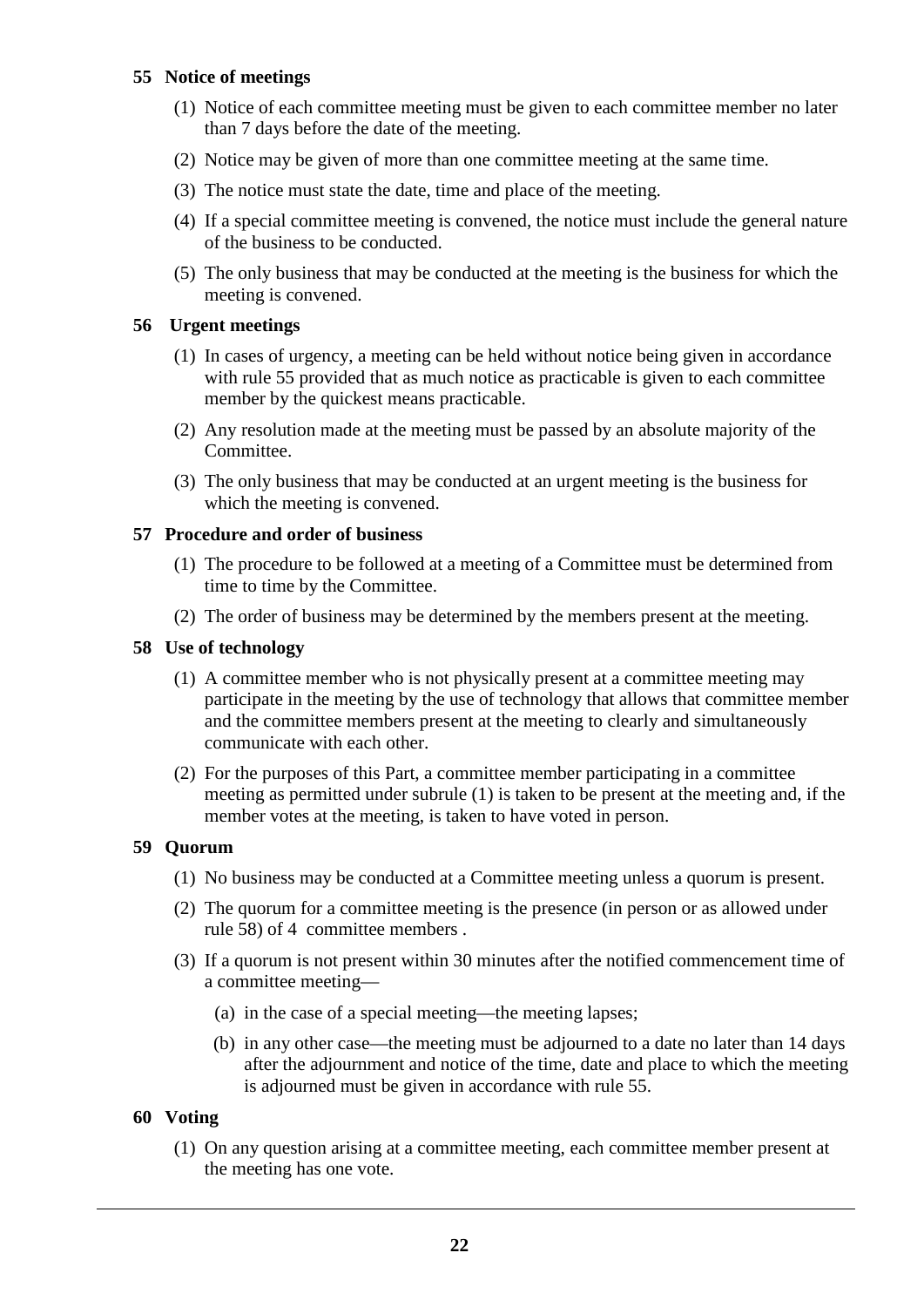- (2) A motion is carried if a majority of committee members present at the meeting vote in favour of the motion.
- (3) Subrule (2) does not apply to any motion or question which is required by these Rules to be passed by an absolute majority of the Committee.
- (4) If votes are divided equally on a question, the Chairperson of the meeting has a second or casting vote.
- (5) Voting by proxy is not permitted.

# **61 Conflict of interest**

- (1) A committee member who has a material personal interest in a matter being considered at a committee meeting must disclose the nature and extent of that interest to the Committee.
- (2) The member—
	- (a) except with the majority agreement of those other members present, must not be present while the matter is being considered at the meeting; and
	- (b) must not vote on the matter.

#### **Note**

Under section 81(3) of the Act, if there are insufficient committee members to form a quorum because a member who has a material personal interest is disqualified from voting on a matter, a general meeting may be called to deal with the matter.

- (3) This rule does not apply to a material personal interest—
	- (a) that exists only because the member belongs to a class of persons for whose benefit the Association is established; or
	- (b) that the member has in common with all, or a substantial proportion of, the members of the Association.

## **62 Minutes of meeting**

- (1) The Committee must ensure that minutes are taken and kept of each committee meeting.
- (2) The minutes must record the following—
	- (a) the names of the members in attendance at the meeting;
	- (b) the business considered at the meeting;
	- (c) any resolution on which a vote is taken and the result of the vote;
	- (d) any material personal interest disclosed under rule 61.

#### **63 Leave of absence**

- (1) The Committee may grant a committee member leave of absence from committee meetings for a period not exceeding 3 months.
- (2) The Committee must not grant leave of absence retrospectively unless it is satisfied that it was not feasible for the committee member to seek the leave in advance.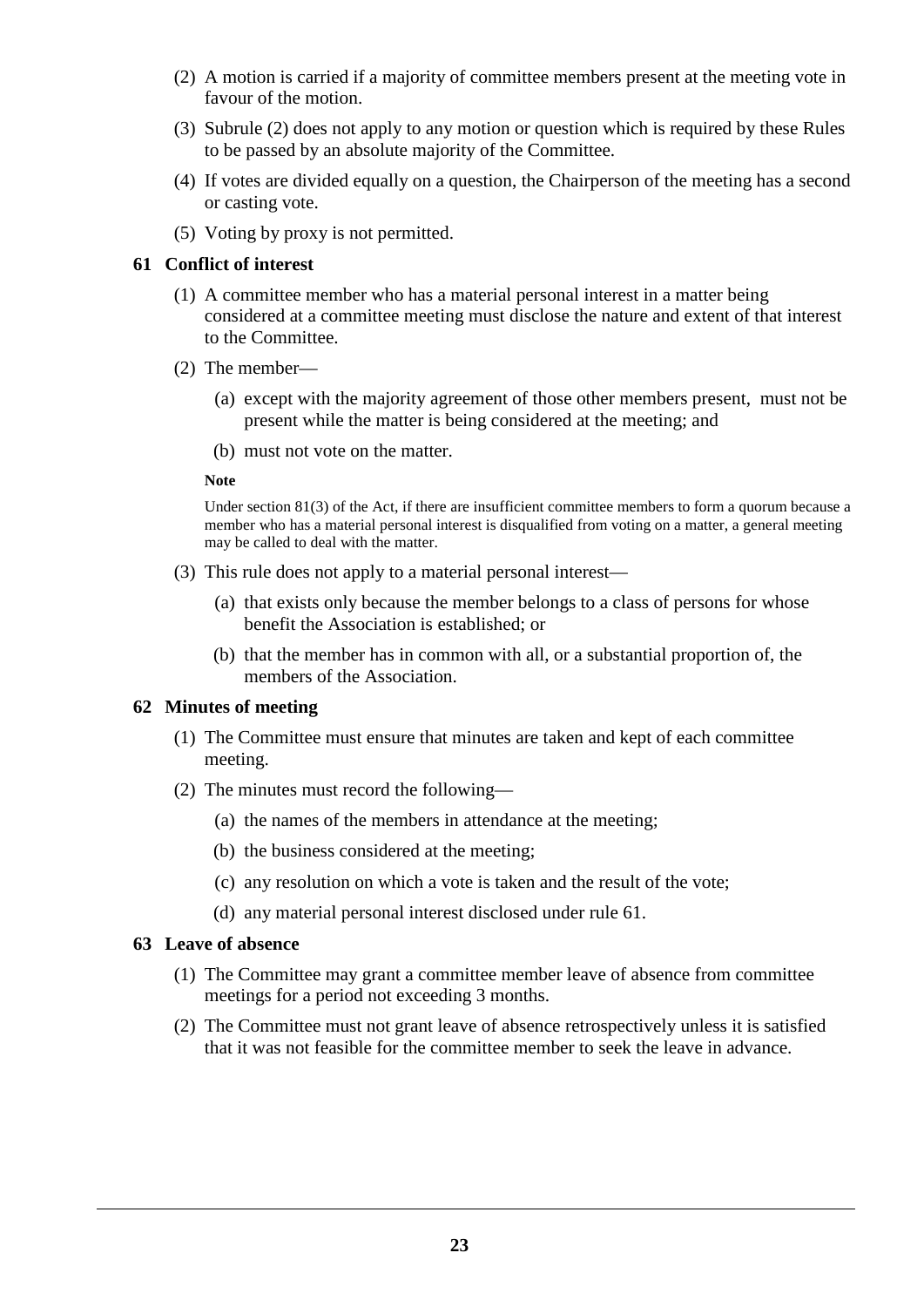#### **64 Source of funds**

(1) The funds of the Association may be derived from joining fees, annual subscriptions, professional development activities, donations, fund-raising activities, grants, interest and any other sources approved by the Committee.

(2) The Association may not enter into a sponsorship arrangement with any private sector provider of counsellor training, professional development or practitioner insurance.

#### **65 Management of funds**

- (1) The Association must open one or more accounts with a financial institution (which may include Paypal) from which all expenditure of the Association is made and into which all of the Association's revenue is deposited.
- (2) Subject to any restrictions imposed by a general meeting of the Association, the Committee may approve expenditure on behalf of the Association.
- (3) Members of the Executive Committee occupy volunteer positions and only in exceptional circumstances approved by a General Meeting may receive a salary, Director's fee or other form of emolument.
- (4) Subrule (3) is satisfied when a General Meeting of the Association approves by Resolution an adequately documented Budget that contains an emolument to a member or members of the Executive together with an explanation of the exceptional circumstances that exist.
- (5) Any existing remuneration to Executive members must be re-approved each Annual General Meeting.
- (6) The Committee may authorise the Treasurer to expend funds on behalf of the Association (including by electronic funds transfer) up to a specified limit without requiring approval from the Committee for each item on which the funds are expended.
- (7) Approved financial transactions may be initiated and completed with a single signature.
- (8) All funds of the Association must be deposited into the financial account of the Association no later than 5 working days after receipt.

#### **66 Financial records**

- (1) The Association must keep financial records that—
	- (a) correctly record and explain its transactions, financial position and performance; and
	- (b) enable financial statements to be prepared as required by the Act.
- (2) The Association must retain the financial records for 7 years after the transactions covered by the records are completed.
- (3) The Treasurer must have complete access to and ultimate oversight of
	- (a) the financial records for the current financial year; and
	- (b) any other financial records as authorised by the Committee.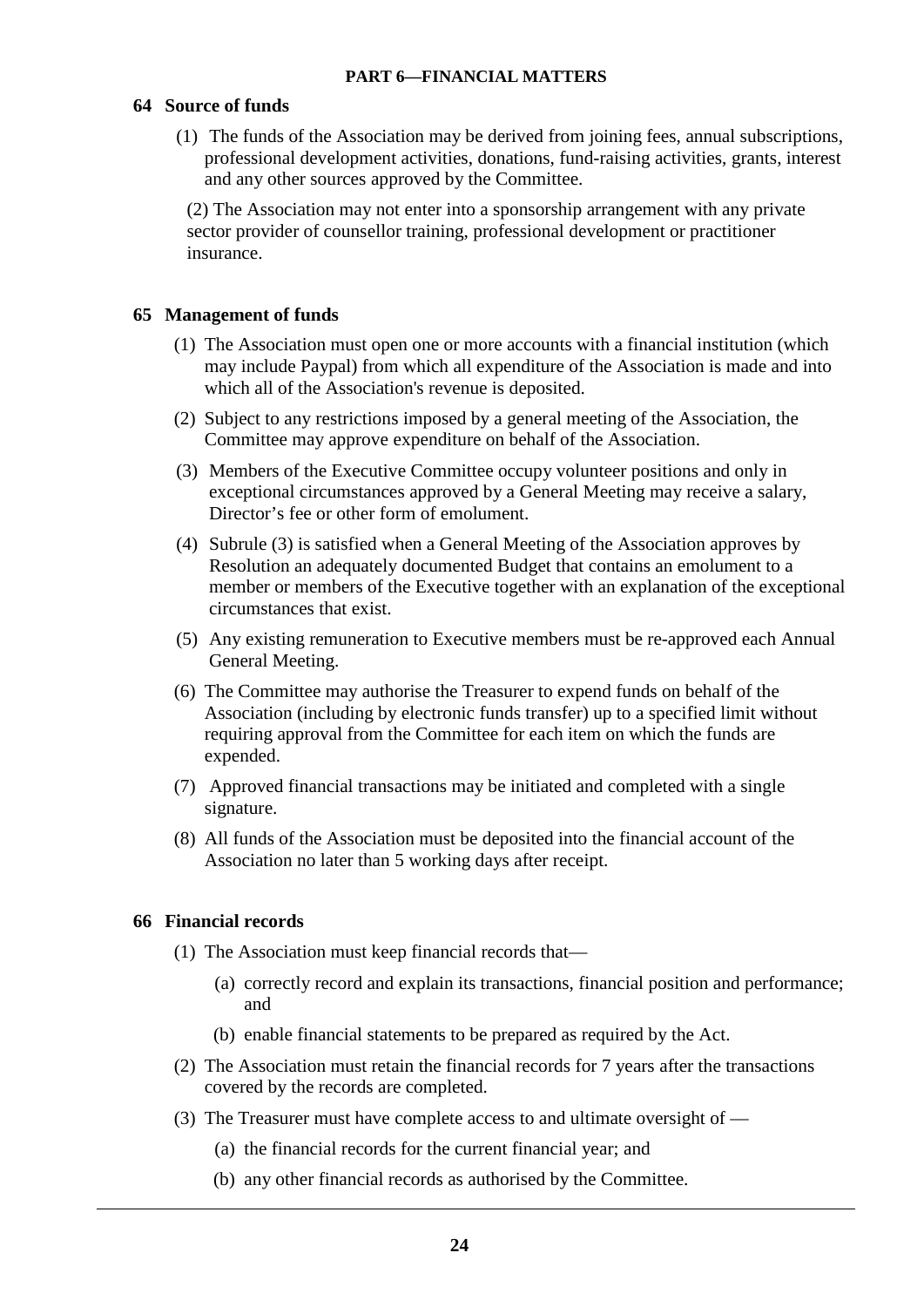#### **67 Financial statements**

- (1) For each financial year, the Committee must ensure that the requirements under the Act relating to the financial statements of the Association are met.
- (2) Without limiting subrule (1), those requirements include—
	- (a) the preparation of the financial statements;
	- (b) if required, the review or auditing of the financial statements;
	- (c) the certification of the financial statements by the Committee;
	- (d) the submission of the financial statements to the annual general meeting of the Association;
	- (e) the lodgement with the Registrar of the financial statements and accompanying reports, certificates, statements and fee.

# **PART 7—GENERAL MATTERS**

# **68 Common seal**

- (1) The Association may have a common seal.
- (2) If the Association has a common seal—
	- (a) the name of the Association must appear in legible characters on the common seal;
	- (b) a document may only be sealed with the common seal by the authority of the Committee and the sealing must be witnessed by the signatures of two committee members;
	- (c) the common seal must be kept in the custody of the Secretary.

# **69 Registered address**

The registered address of the Association is—

- (a) the address determined from time to time by resolution of the Committee; or
- (b) if the Committee has not determined an address to be the registered address the postal address of the Secretary.

#### **70 Notice requirements**

- (1) Any notice required to be given to a member or a committee member under these Rules may be given—
	- (a) by handing the notice to the member personally; or
	- (b) by sending it by post to the member at the address recorded for the member on the register of members; or
	- (c) by email or facsimile transmission.
- (2) Subrule (1) does not apply to notice given under rule 56.
- (3) Any notice required to be given to the Association or the Committee may be given—
	- (a) by handing the notice to a member of the Committee; or
	- (b) by sending the notice by post to the registered address; or
	- (c) by leaving the notice at the registered address; or
	- (d) if the Committee determines that it is appropriate in the circumstances—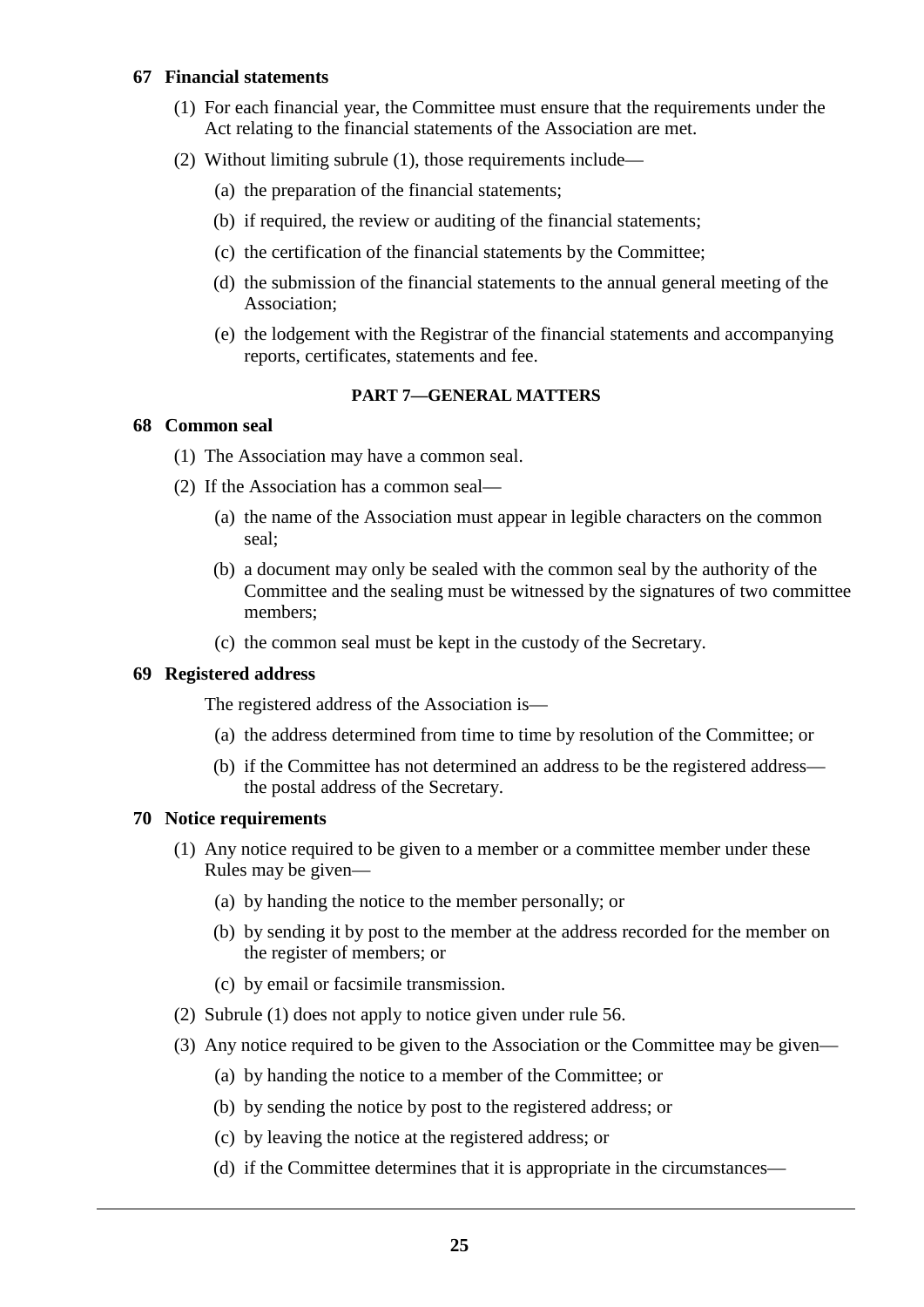- (i) by email to the email address of the Association or the Secretary; or
- (ii) by facsimile transmission to the facsimile number of the Association.

# **71 Custody and inspection of books and records**

- (1) Members may on request inspect free of charge—
	- (a) the register of members;
	- (b) the minutes of general meetings;
	- (c) subject to subrule (2), the financial records, books, securities and any other relevant document of the Association, but excluding minutes of Committee meetings.

#### **Note**

See note following rule 18 for details of access to the register of members.

- (2) The Committee may refuse to permit a member to inspect records of the Association that relate to confidential, personal, employment, commercial or legal matters or where to do so may be prejudicial to the interests of the Association.
- (3) The Committee must on request make copies of these rules available to members and applicants for membership free of charge.
- (4) Subject to subrule (2), a member may make a copy of any of the other records of the Association referred to in this rule and the Association may charge a reasonable fee for provision of a copy of such a record.
- (5) For purposes of this rule
	- *relevant documents* means the records and other documents, however compiled, recorded or stored, that relate to the incorporation and management of the Association and includes the following—
		- (a) its membership records;
		- (b) its financial statements;
		- (c) its financial records;
		- (d) records and documents relating to transactions, dealings, business or property of the Association.

# **72 Winding up and cancellation**

- (1) The Association may be wound up voluntarily by special resolution.
- (2) In the event of the winding up or the cancellation of the incorporation of the Association, the surplus assets of the Association must not be distributed to any members or former members of the Association.
- (3) Subject to the Act and any court order made under section 133 of the Act, the surplus assets must be given to a body that has similar purposes to the Association and which is not carried on for the profit or gain of its individual members.
- (4) The body to which the surplus assets are to be given must be decided by special resolution.

#### **73 Alteration of Rules**

These Rules may only be altered by special resolution of a general meeting of the Association.

**Note**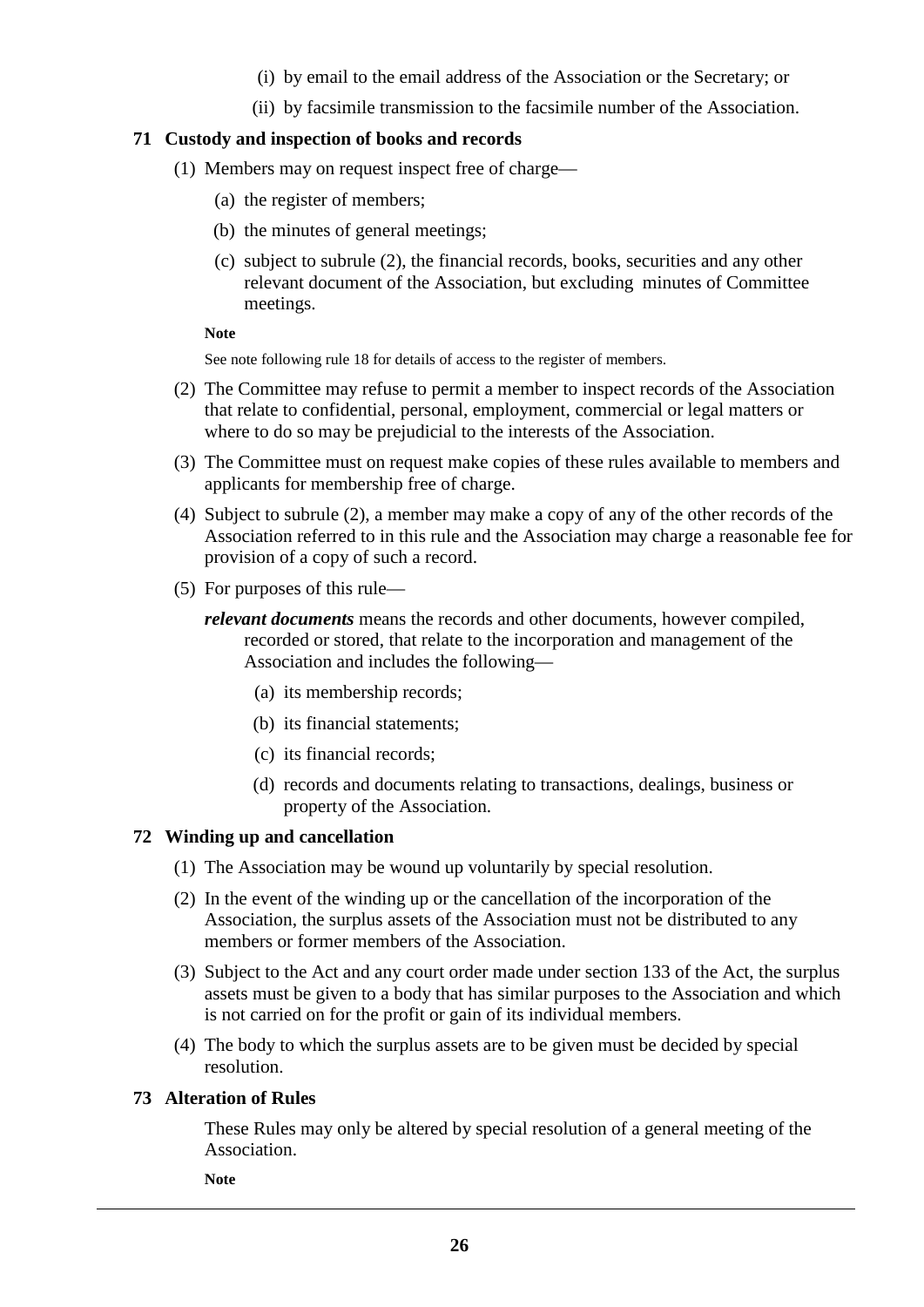An alteration of these Rules does not take effect unless or until it is approved by the Registrar. If these Rules (other than rule 1, 2 or 3) are altered, the Association is taken to have adopted its own rules, not the model rules.

═══════════════